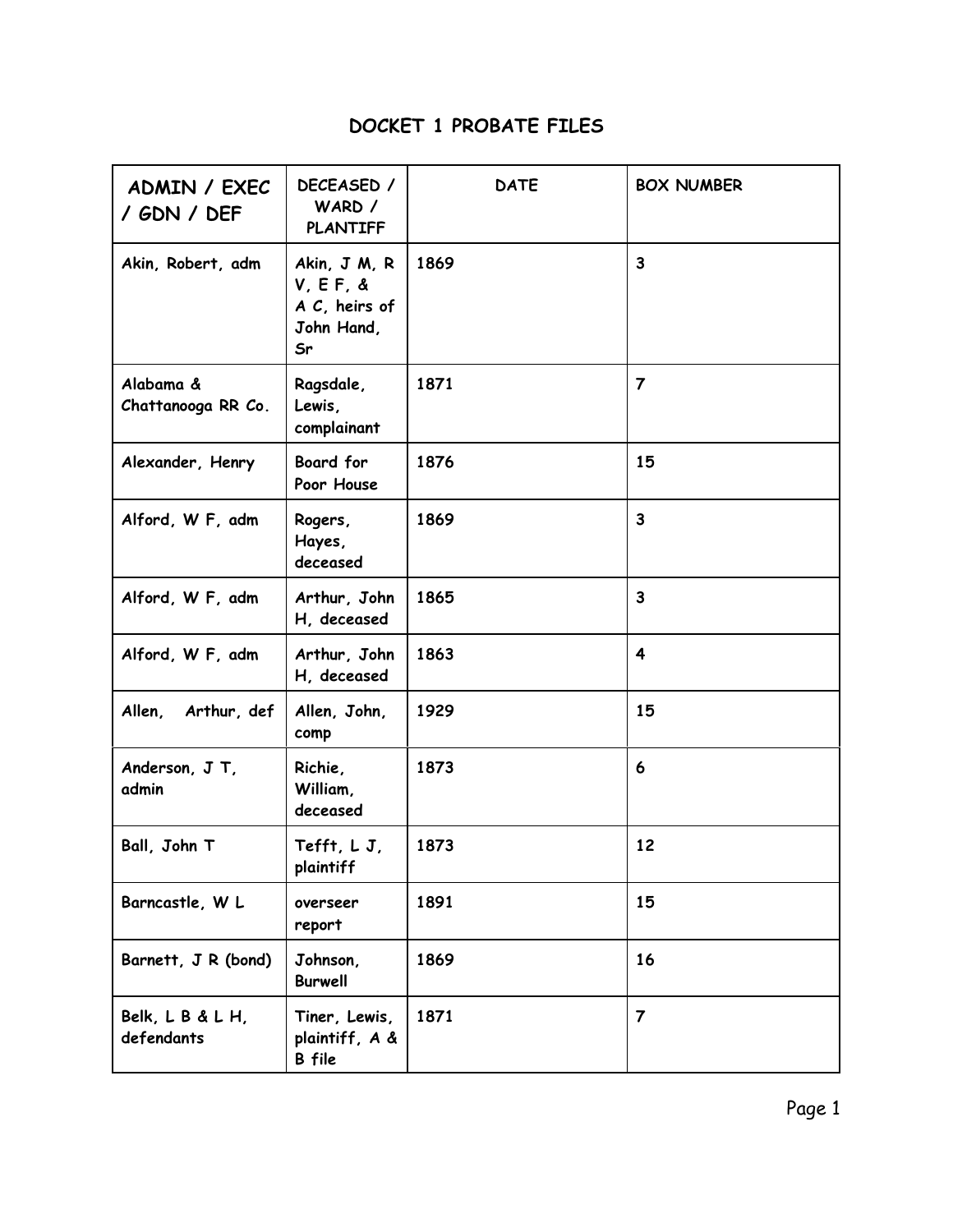| ADMIN / EXEC<br>/ GDN / DEF                      | DECEASED /<br>WARD /<br><b>PLANTIFF</b>                                         | <b>DATE</b> | <b>BOX NUMBER</b> |
|--------------------------------------------------|---------------------------------------------------------------------------------|-------------|-------------------|
| Benton, Joseph,<br>Thomas A, & James<br>H Martin | Kennedy, N<br><b>B.</b> Plaintiff                                               | 1868        | 8                 |
| Berry, FU, et al                                 | Berry, HN,<br>et al,<br>plaintiffs                                              | 1872        | 9                 |
| Berry, Newton S &<br>W D Hurlbutt                | McKay, J A,<br>complainant                                                      | 1873        | 13                |
| Bilbo, William, gdn                              | Brashears,<br>Martha,<br>ward                                                   | 1876        | 15                |
| Bishop, Albert A,<br>admin                       | Bishop, John,<br>deceased                                                       | 1867        | 13                |
| Bond, James,<br>Estate                           | Bond, Robert<br>J, plaintiff                                                    | 1872        | 10                |
| Boswell, James, gdn                              | Pack, Mary &<br>Sallie, heirs<br>of Elijah E<br>Pack,<br>deceased<br>A & B file | 1873        | 12                |
| Boyd, George N,<br>exec                          | Boyd, L M,<br>deceased (A<br>$& C$ file)                                        | 1873        | $\overline{7}$    |
| Boyd, George N                                   | Edwards, A<br>C, plaintiff                                                      | 1873        | 11                |
| Bramlette, EL<br>(petitioner)                    | Parker, SE,<br><b>NCM</b>                                                       | 1871        | $\overline{c}$    |
| Bramlette, D C                                   | Bramlette, E<br>L, deceased<br>$(A\&B)$<br>file)                                | 1871        | $\overline{c}$    |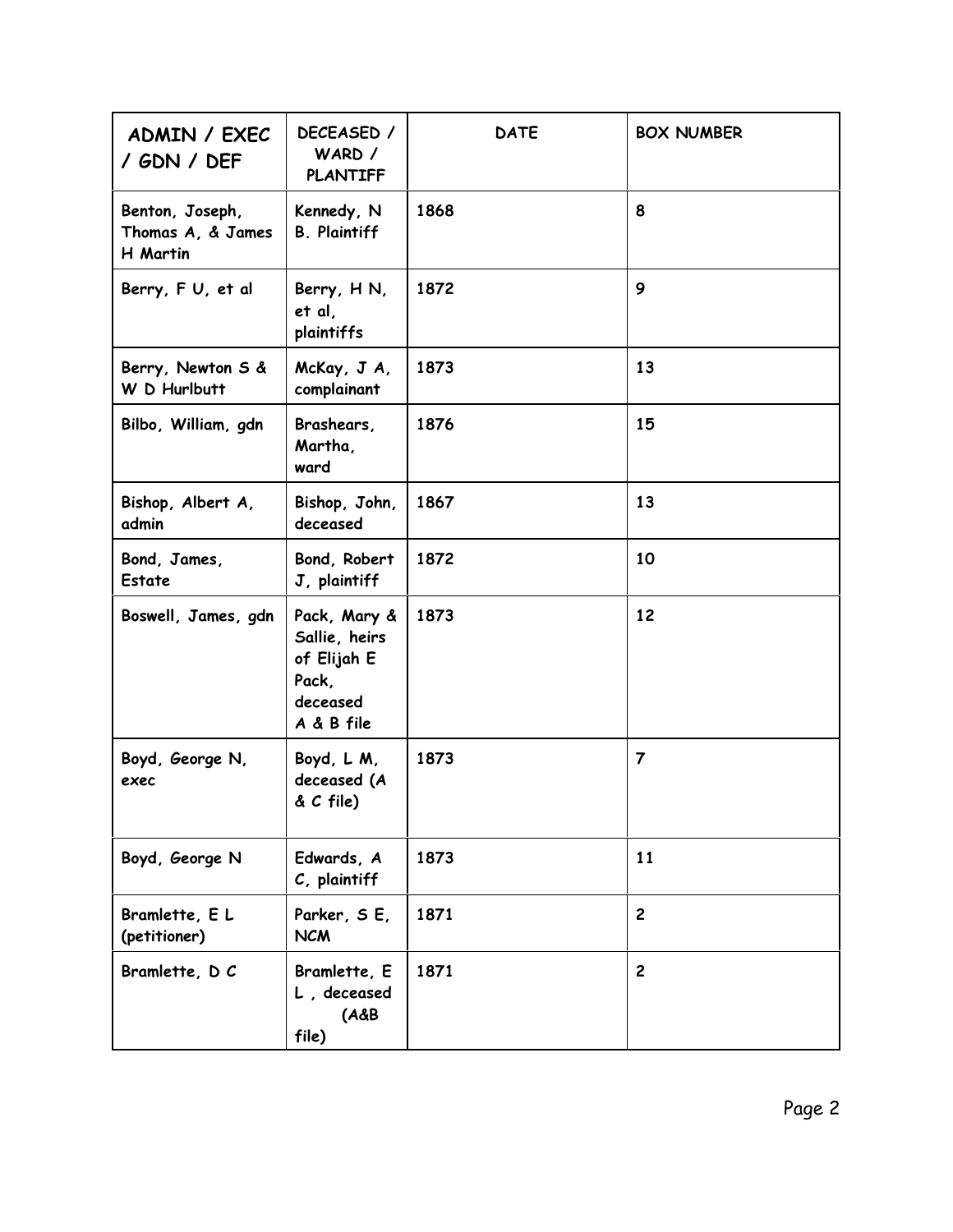| ADMIN / EXEC<br>/ GDN / DEF               | DECEASED /<br>WARD /<br><b>PLANTIFF</b>                                | <b>DATE</b> | <b>BOX NUMBER</b> |
|-------------------------------------------|------------------------------------------------------------------------|-------------|-------------------|
| Brook Holt, & Co,<br>comp                 | Gallegher, C<br>W, est                                                 | 1886        | 15                |
| Brown, W F,<br>guardian                   | Semmes,<br>Henrietta,<br>ward                                          | 1871        | $\overline{7}$    |
| Brown, Clyde V -<br>def                   | alcohol<br>commitment                                                  | 1928        | 15                |
| Brown, John, gdn                          | McShan,<br>Mary Jane,<br>ward                                          | 1853        | 15                |
| Brown, O G (tax<br>citation)              | Lauderdale<br>County                                                   | 1874        | 16                |
| Brown, Benjamin S                         | Brown,<br>Parazade<br>(nee Jones),<br>plaintiff                        | 1866        | 20                |
| Brown, R F, father<br>and petitioner, gdn | Brown, B R;<br>$R P$ ; $S L$ ; $E$<br>$L;$ & R F,<br>minors &<br>wards | 1873        | 11                |
| Brown, William F,<br>grd                  | Semmes,<br>Henrietta,<br>minor, heir<br>of Francis S<br><b>Semmes</b>  | 1868        | $\mathbf{3}$      |
| Bryan, F D, admin                         | Sloan, Alpin,<br>deceased                                              | 1873        | 12                |
| Buckler, Mary E,<br>def                   | Buckler,<br>James O,<br>comp                                           | 1858        | 16                |
| Burton, Beverly,<br>def                   | Justice Court                                                          | 1900        | 15                |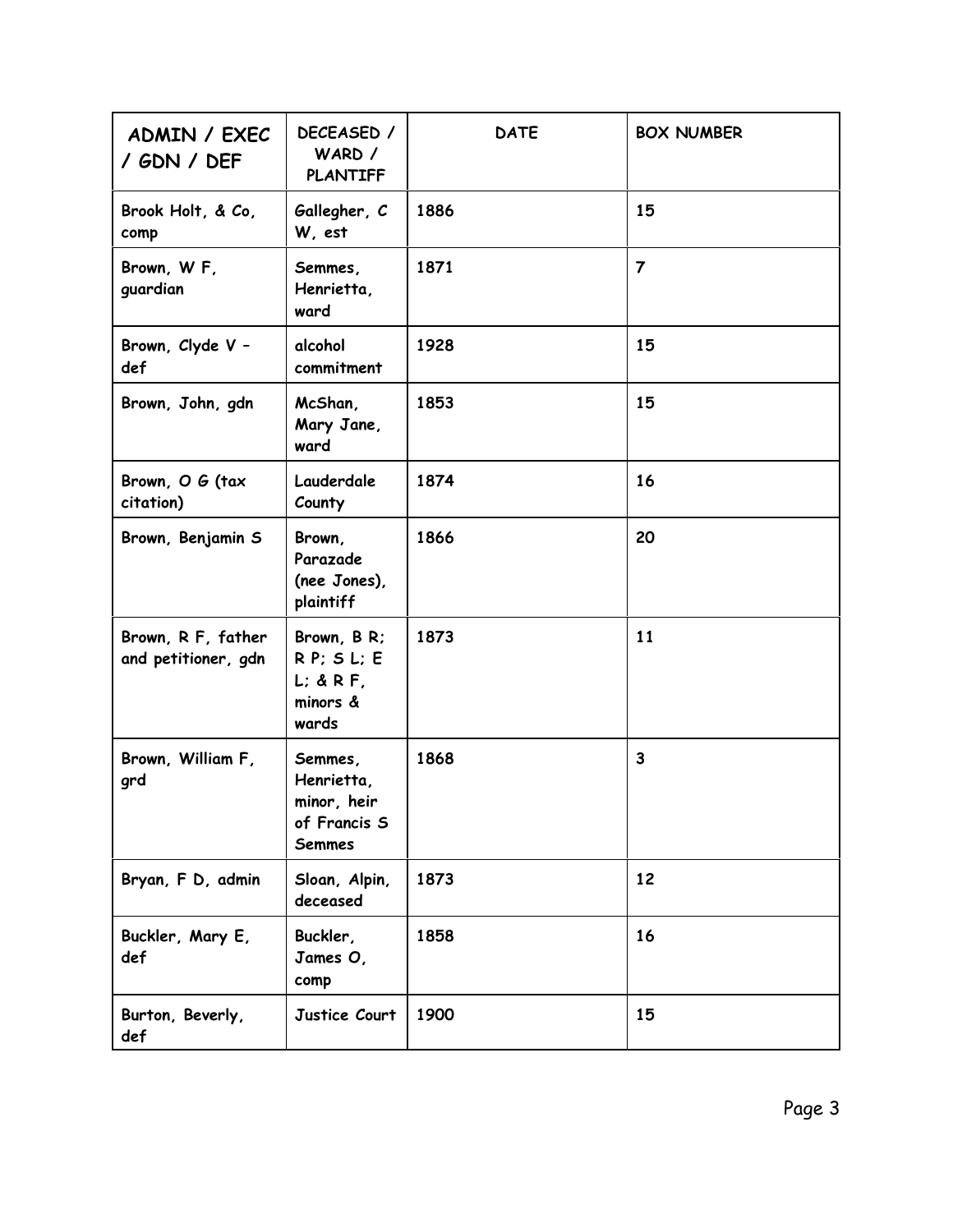| ADMIN / EXEC<br>/ GDN / DEF                   | DECEASED /<br>WARD /<br><b>PLANTIFF</b>                                                         | <b>DATE</b>   | <b>BOX NUMBER</b> |
|-----------------------------------------------|-------------------------------------------------------------------------------------------------|---------------|-------------------|
| Burwell, George W,<br>petitioner              | Burwell, $J G$ ,<br>deceased                                                                    | 1871          | 4                 |
| Butt, John H, et al                           | Craft,<br>Addison,<br>Plaintiff<br>A & B file                                                   | 1873          | 12                |
| Calvert, John M,<br>adm                       | Calvert,<br>Matthew,<br>deceased                                                                | 1868          | 3                 |
| Cameron, Hugh &<br>Mary, et al.<br>Plaintiffs | Smith,<br>William H &<br>Harriet Julia<br>, minor heirs<br>of William H<br>A Smith,<br>deceased | 1871          | 5                 |
| Carroll, Harriet                              | Carroll,<br>Jesse                                                                               | 1869          | 18                |
| Caudan, James                                 | Sheehan,<br>Cornelius                                                                           | 1871          | 18                |
| Circuit Court                                 | Jury lists                                                                                      | $1866 - 1881$ | 15                |
| City Compress Co                              | Soloman, J<br>S, def                                                                            | 1894          | 15                |
| Clay, Thomas J,<br>guardian                   | Hatcher,<br>Labitha,<br>deceased                                                                | 1853          | 19                |
| Clay, Thomas J,<br>admin                      | Silliman,<br>John,<br>deceased                                                                  | 1855          | 19                |
| Clay, Stephen, gdn                            | Hatcher,<br>Clay, ward                                                                          | 1857          | 19                |
| Clayton, Rufus H,<br>grd                      | Clayton, G C,<br>deceased                                                                       | 1870          | $\overline{c}$    |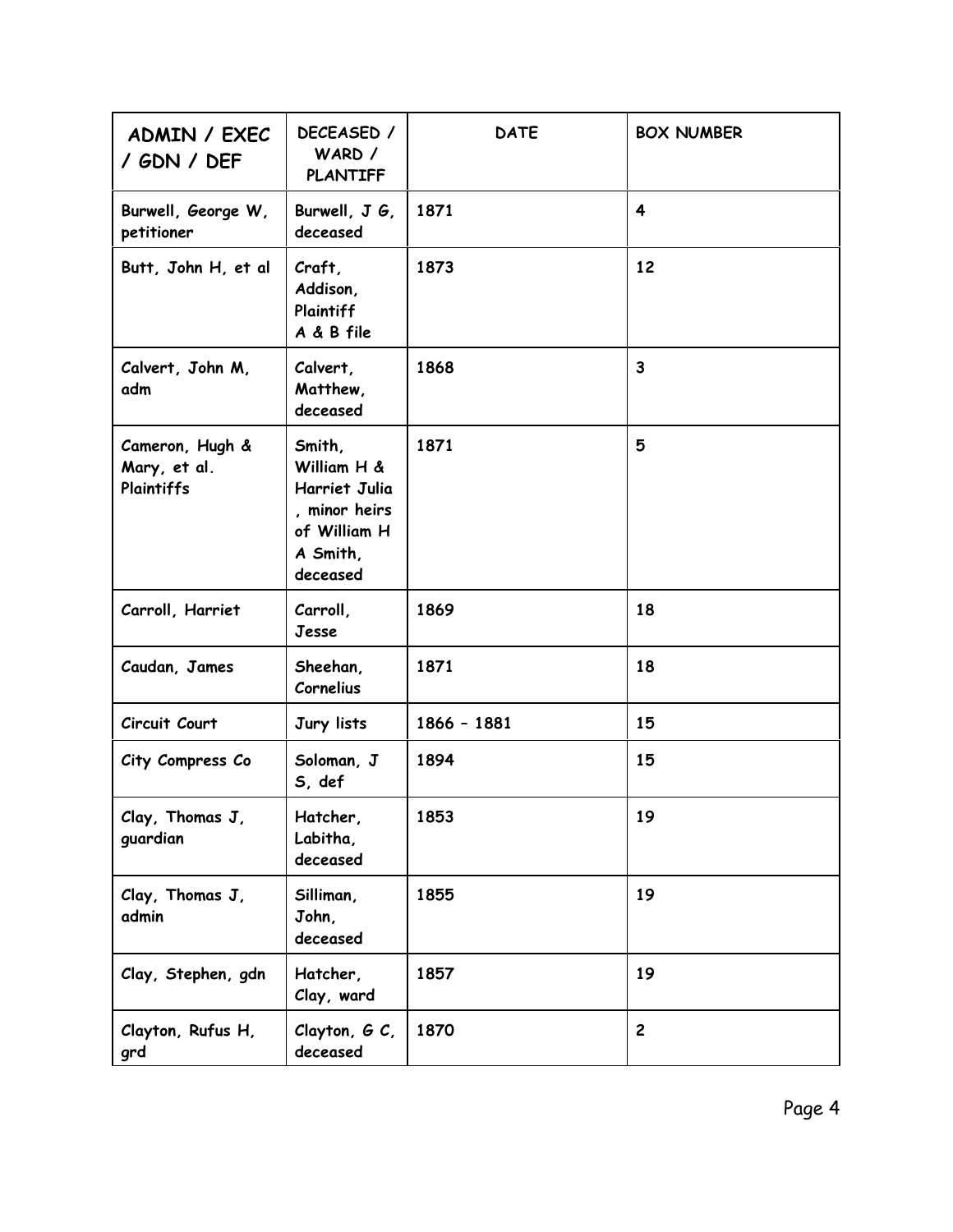| ADMIN / EXEC<br>/ GDN / DEF           | DECEASED /<br>WARD /<br><b>PLANTIFF</b>                                      | <b>DATE</b> | <b>BOX NUMBER</b> |
|---------------------------------------|------------------------------------------------------------------------------|-------------|-------------------|
|                                       | (Wards:<br>Charles,<br>Francis,<br>Walton, &<br>Aveline) A-<br>B-C file      |             |                   |
| Clayton, Isham & W<br>E               | Lagrove,<br>Elizabeth &<br>David A,<br>plaintiffs                            | 1873        | 11                |
| Cocke, Briggs, &<br>Daniel            | Patton,<br>James,<br>plaintiff                                               | 1859        | 20                |
| Cole, J W                             | Hussey,<br>Edward G                                                          | 1871        | $\mathbf{1}$      |
| Cole, Sallie R,<br>widow & petitioner | Cole, W L,<br>deceased                                                       | 1872        | 6                 |
| Cole, W L,<br>defendant               | Sims,<br>Harrison &<br>Co (Mobile),<br>plaintiff                             | 1871        | $\overline{7}$    |
| Cole, Sallie R, gdn                   | Cole, Mary,<br>Juan, Olive,<br>& Peter,<br>heirs of W L<br>Cole,<br>deceased | 1872        | 5                 |
| Coleman, Robert E,<br>adm             | Coleman,<br>Wiley J,<br>deceased                                             | 1871        | 5                 |
| Coleman, Robert E                     | Coleman,<br>Caroline,<br>plaintiff                                           | 1872        | 5                 |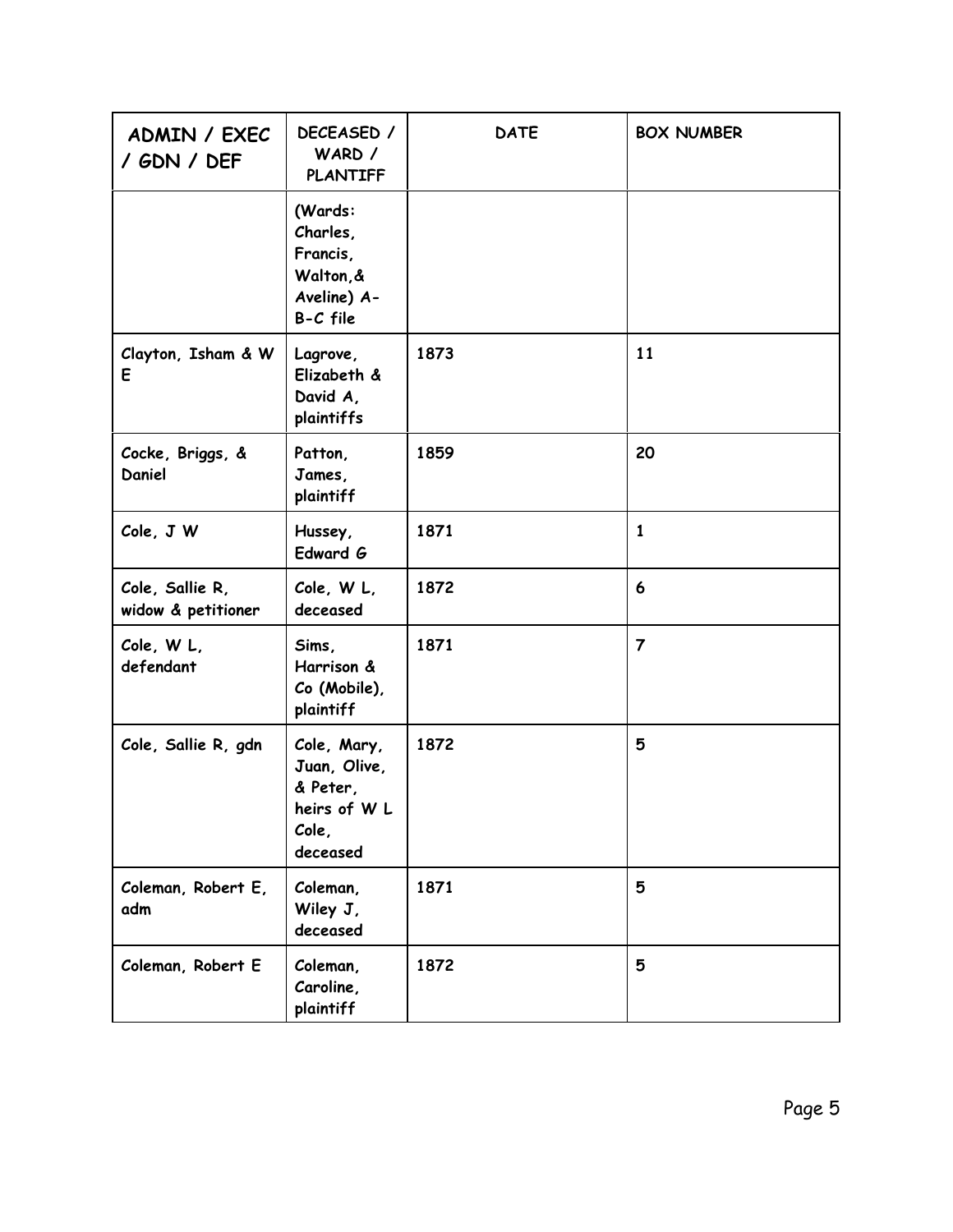| ADMIN / EXEC<br>/ GDN / DEF                                         | DECEASED /<br>WARD /<br><b>PLANTIFF</b>                                    | <b>DATE</b> | <b>BOX NUMBER</b>       |
|---------------------------------------------------------------------|----------------------------------------------------------------------------|-------------|-------------------------|
| Coleman, Robert E,<br>et al                                         | Kelly,<br>Duncan,<br>plaintiff                                             | 1870        | 6                       |
| Coleman, Rebecca,<br>John B; Eskridge,<br>Mary; Taylor,<br>Cornelia | Taylor,<br>Jesse &<br>Wilson, W,<br>plaintiffs                             | 1868        | 19                      |
| Collins, N M, admin                                                 | Collins, John<br><b>B &amp; Caroline</b><br>M, deceased                    | 1870        | 9                       |
| Collins, N M, gdn                                                   | Collins,<br>Walter &<br>Fannie, heirs<br>of John B<br>Collins,<br>deceased | 1873        | 11                      |
| Collins, Walter &<br>Fannie, for<br>distribution of<br>estate       | Collins, N M,<br>heir of John<br>B Collins,<br>deceased                    | 1872        | 10                      |
| Condon, James & J<br>C Roberts                                      | Sheehan,<br>Cornelius,                                                     | 1871        | 10                      |
| Cooper, J L, gdn                                                    | Cooper,<br>Minnie &<br>Lula, ward                                          | 1880        | 17                      |
| Cox, Andrew<br>Jackson (divorce)                                    | Cox, Lucy,<br>plaintiff                                                    | 1867        | 8                       |
| Cox, Henry E & A.                                                   | Wilson, R E,<br>plaintiff                                                  | 1872        | 8                       |
| Craig, James D,<br>exec                                             | Craig,<br>Robert,<br>deceased                                              | 1873        | 10                      |
| Craig, John A, gdn                                                  | Craig, Mattie<br>J & Mary F,                                               | 1871        | $\overline{\mathbf{4}}$ |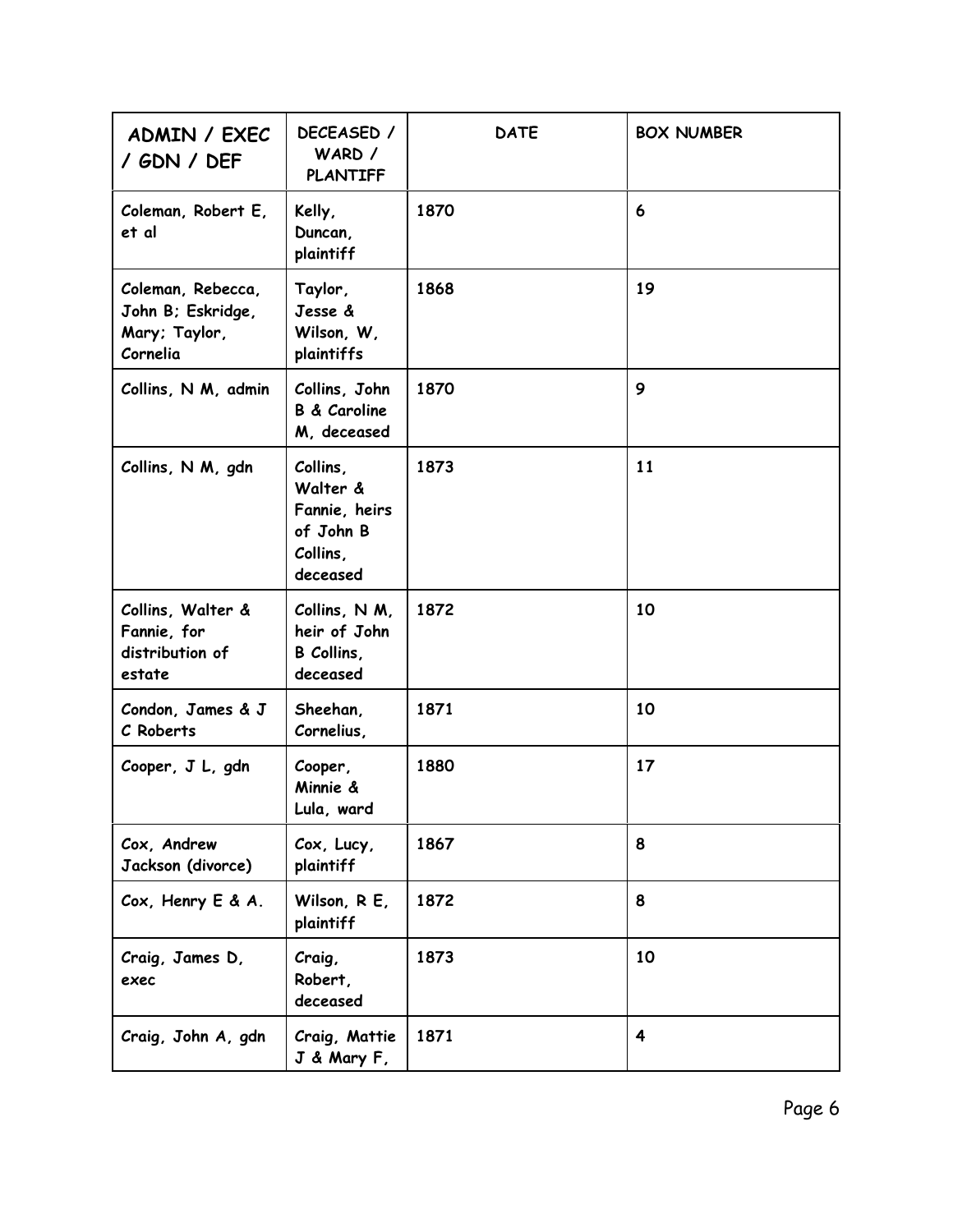| ADMIN / EXEC<br>/ GDN / DEF                            | DECEASED /<br>WARD /<br><b>PLANTIFF</b>                                  | <b>DATE</b> | <b>BOX NUMBER</b> |
|--------------------------------------------------------|--------------------------------------------------------------------------|-------------|-------------------|
|                                                        | heirs of SF<br>Craig, dec                                                |             |                   |
| Crawford, Dave                                         | imprisonment<br>order                                                    | 1897        | 15                |
| Crumpton, W J,<br>trustee & guardian                   | Crumpton,<br>IraJ;<br>Harvey N; &<br>William,<br>heirs of WF<br>Crumpton | 1872        | 9                 |
| Cullum, Henry C,<br>gdn                                | Kennedy,<br>John F, ward                                                 | 1882        | 4                 |
| Daniel, William H<br>(lunacy)                          | Daniel,<br>James M,<br>plaintiff                                         | 1872        | 5                 |
| Darden, R, guardian                                    | Green,<br>Margaret,<br>lunatic                                           | 1861        | $\overline{7}$    |
| Day, W C & Sterns<br><b>RE: Marion Court</b><br>House  | Higgins,<br>Peter H &<br>Spence,<br><b>Theodore</b><br>(contractors)     | 1873        | 11                |
| Dean, WH,<br>executor                                  | Nichols,<br>William,<br>deceased                                         | 1972        | 5                 |
| Dial, Emelle -clerk                                    | appointment<br>order                                                     | 1924        | 15                |
| Dibble, Julia, gdn                                     | Dibble,<br>Nettie, ward                                                  | 1871        | 5                 |
| Dobbs, M A, et al<br>(Pickney Vaughn<br>estate matter) | Vaughn, F C,<br>et al                                                    | 1873        | 10                |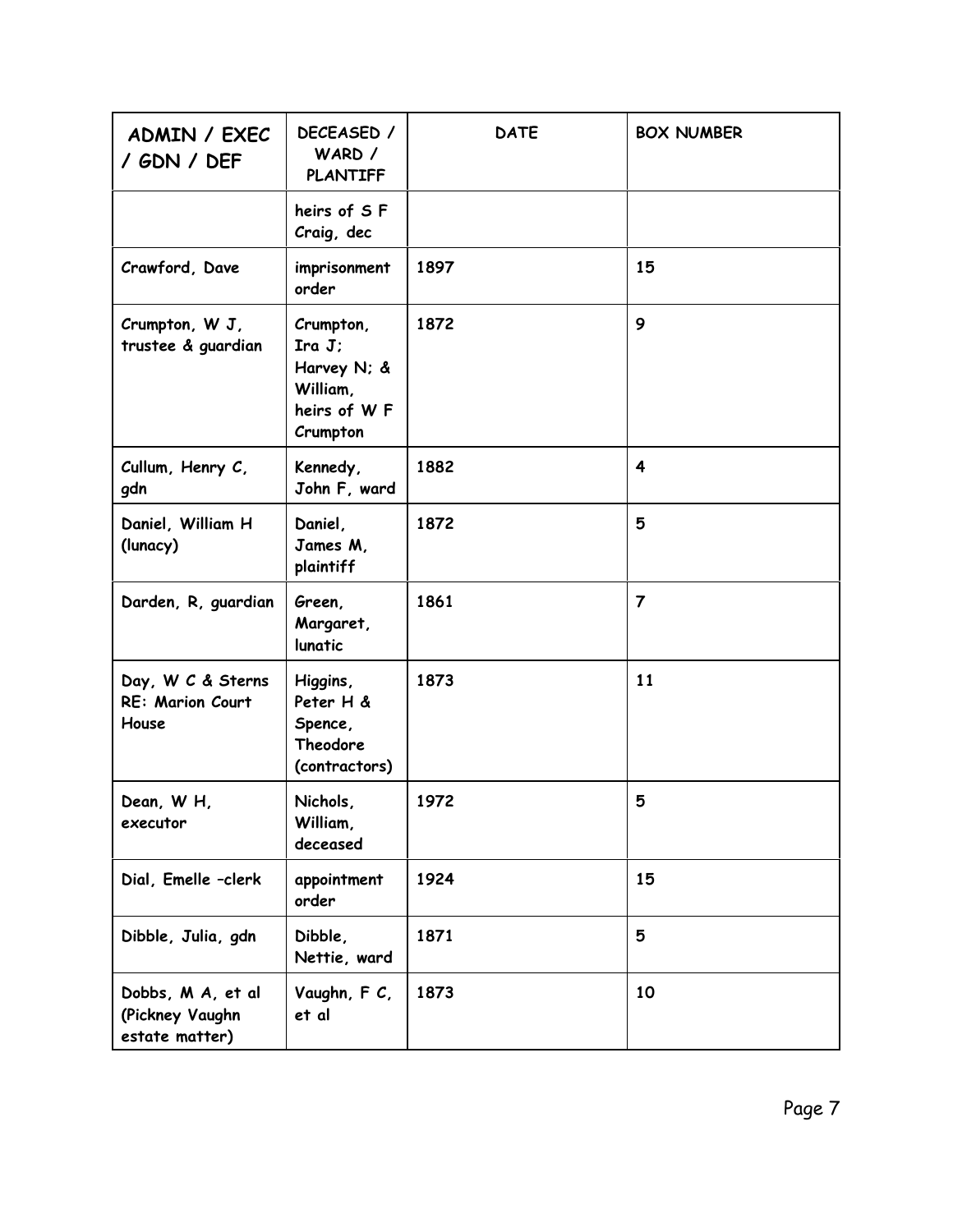| ADMIN / EXEC<br>/ GDN / DEF                                               | DECEASED /<br>WARD /<br><b>PLANTIFF</b>                    | <b>DATE</b>          | <b>BOX NUMBER</b> |
|---------------------------------------------------------------------------|------------------------------------------------------------|----------------------|-------------------|
| Documents, loose,<br>various dates                                        | Documents,<br>loose                                        |                      | $\overline{c}$    |
| Eaken, Joseph, gdn<br>& et al, & Shedd<br>children                        | Allderman,<br>Woolridge,<br>Harrison, et<br>al, plaintiffs | 1867                 | 6                 |
| Eaken, Joseph,<br>admin                                                   | Spinks,<br>Issac,<br>deceased                              | 1858                 | 8                 |
| Eakens, Joseph, et<br>al                                                  | Alderman,<br>John J, et al                                 | 1869                 | 8                 |
| Eakins, Joseph<br>(Sheriff); Brown,<br>Issac; & Richie,<br><b>Jackson</b> | Johnson, A<br>M, plaintiff                                 | 1869                 | 19                |
| Early, Laura R, et<br>al, def                                             | Martin,<br>James, comp                                     | 1880                 | 17                |
| Eaves, J B, admin                                                         | Bailiff, Robt,<br>dec                                      | 1856                 | 15                |
| Edwards, A C &<br>Elizabeth                                               | Pool, RP &<br>H Hand,<br>plaintiffsA<br>, B & C file       | 1872                 | 10                |
| Ethridge, Rebecca                                                         | Ethridge,<br>Solomon                                       | 1868                 | 18                |
| Evans, W P, admin                                                         | Evans,<br>Charles,<br>deceased                             | 1873                 | 11                |
| Ezell, Berry, guard<br>-Clay, Stephen<br>appointed & Ezell<br>removed     | Guinn, Mary<br>Jane, ward                                  | 1849                 | 19                |
| Fallen, H G, comp                                                         | unreadable-<br>dismissed                                   | $\ddot{\phantom{0}}$ | 15                |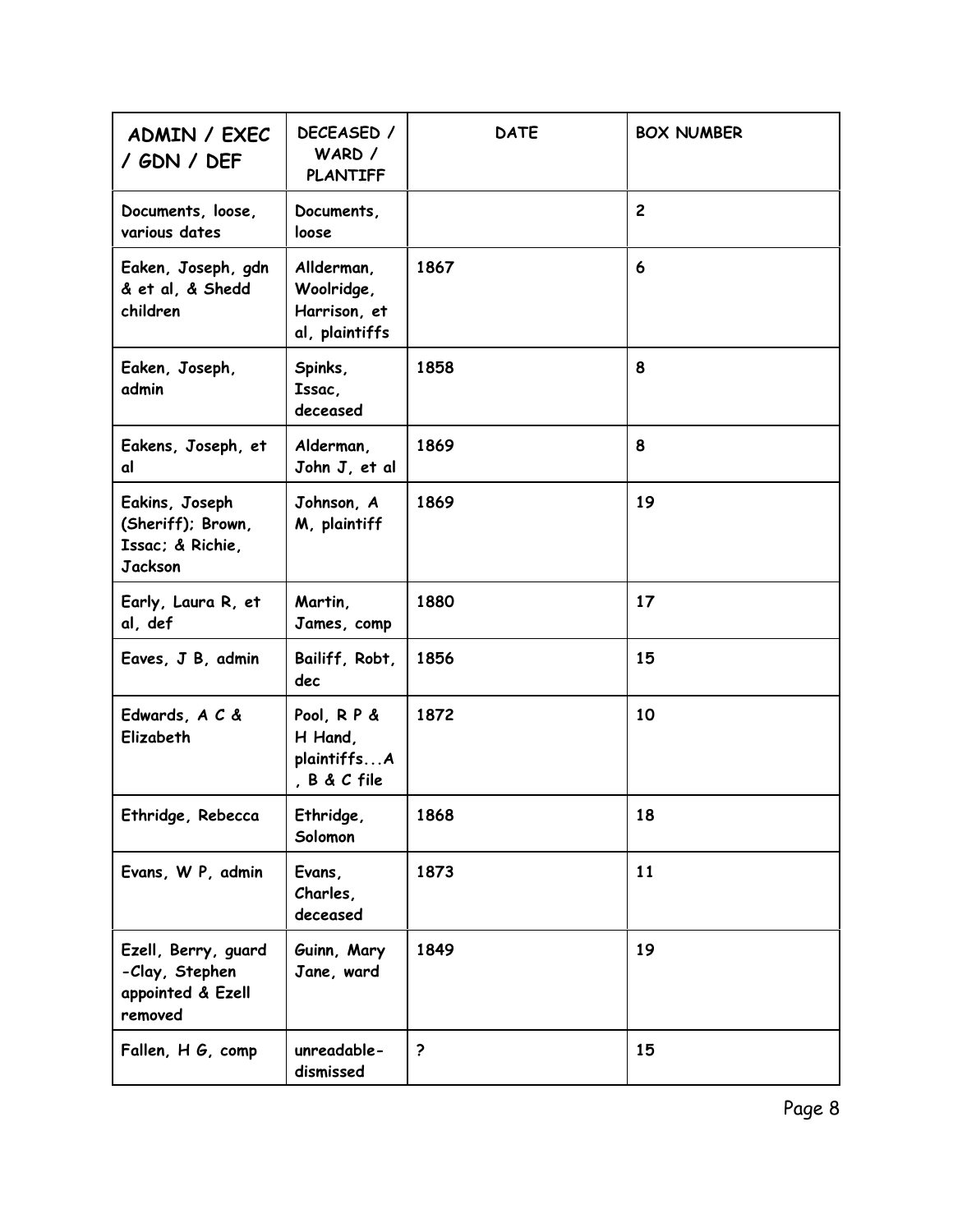| ADMIN / EXEC<br>/ GDN / DEF           | DECEASED /<br>WARD /<br><b>PLANTIFF</b>     | <b>DATE</b> | <b>BOX NUMBER</b>       |
|---------------------------------------|---------------------------------------------|-------------|-------------------------|
| Fallon, H C &<br>Martha               | Henderson, R<br>L, plaintiff                | 1870        | 8                       |
| Fallow H C, trustee                   | Barber, I I,<br>et al                       | 1871        | 4                       |
| Fikes, A J, admin                     | Fikes,<br>Martin,<br>deceased<br>A & B file | 1874        | 12                      |
| Ford, W C,<br>defendant(divorce)      | Ford, Mrs E<br>C, plaintiff                 | 1873        | 7                       |
| Foster, Henry H,<br>comp              | Foster,<br>Adaline, def                     | 1866        | 15                      |
| Foster, Adeline E,<br>def             | Foster,<br>Henry, H;<br>plaintiff           | 1869        | 19                      |
| Fowler, TN &<br>Moore, R L, def       | Payne, J B,<br>comp                         | 1875        | 16                      |
| Fralichsline (?), et<br>al, defendant | Duncan, L A,<br>plaintiff                   | 1872        | 5                       |
| Gathwright, Zeb C,<br>def             | Terrel, G W,<br>comp                        | 1879        | 17                      |
| Gillaspy, G M,<br>admin               | Warren,<br>John,<br>deceased                | 1861        | $\overline{\mathbf{z}}$ |
| Gillispie, Joseph L,<br>defendant     | Dearman,<br>John,<br>plaintiff              | 1872        | 6                       |
| Goodman, Samuel,<br>def               | Goodman,<br>Louise A,<br>comp               | 1864        | 16                      |
| Grace, W G, admin                     | Killingsworth,<br>William V,<br>deceased    | 1872        | 9                       |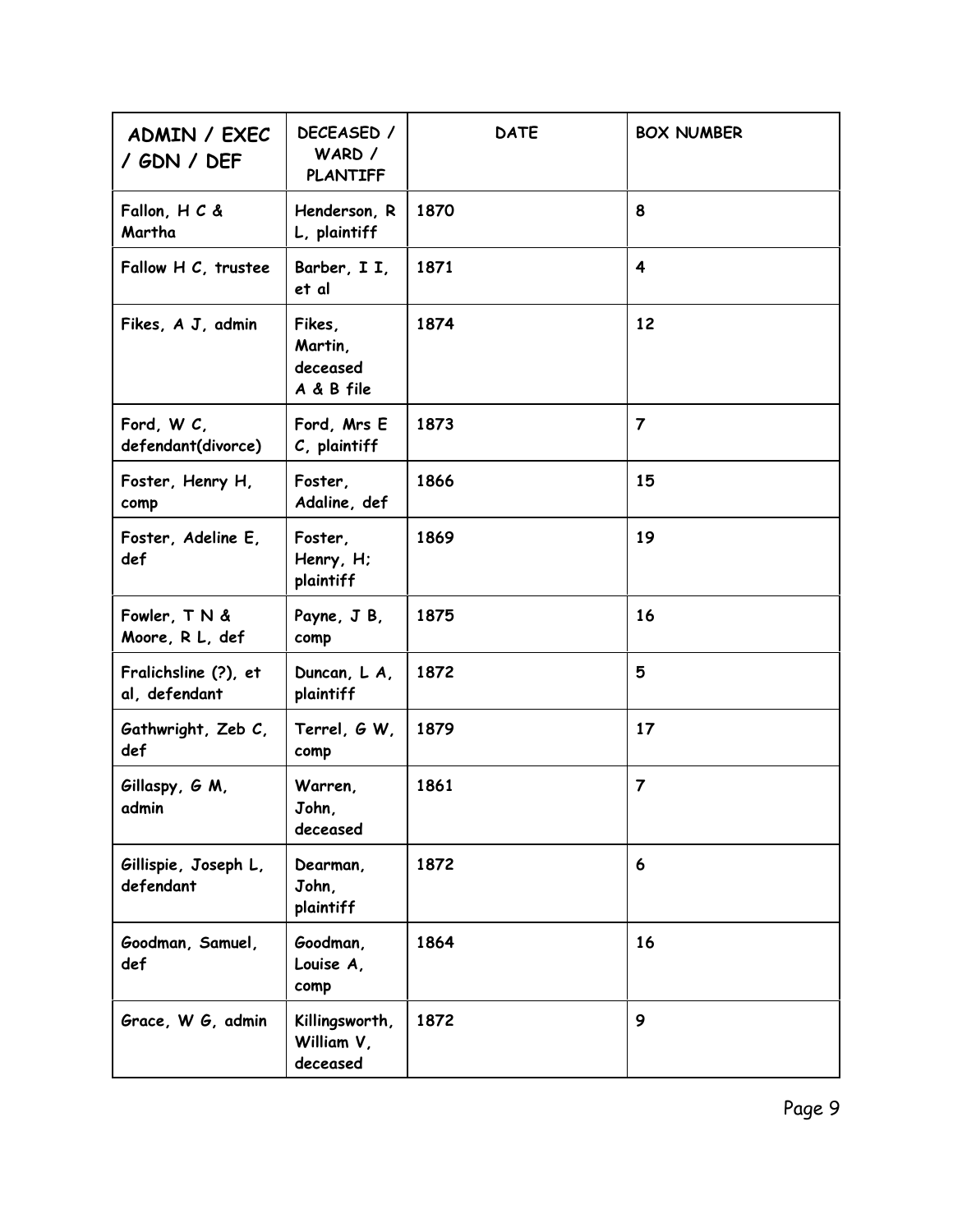| ADMIN / EXEC<br>/ GDN / DEF                                      | DECEASED /<br>WARD /<br><b>PLANTIFF</b>                                                            | <b>DATE</b> | <b>BOX NUMBER</b> |
|------------------------------------------------------------------|----------------------------------------------------------------------------------------------------|-------------|-------------------|
| Greer, Julia A, grd                                              | Greer, Annie<br>L, Betty S &<br>Willie G,<br>minors of I<br>S O Greer,<br>deceased (A<br>& B file) | 1868        | $\mathbf{3}$      |
| Gressett, Alvin &<br>Joseph Baum & Co.                           | Wilson,<br>Alexander R,<br>plaintiff                                                               | 1872        | 10                |
| Griffith, Samuel A<br>& Barbara                                  | Riddlesperger<br>, Eliz &<br>James                                                                 | 1837        | 1                 |
| Gullette, Newton V;<br>Canter, D C; &<br>Barnard, Charlotte<br>D | Belk, LD,<br>plaintiff                                                                             | 1873        | 10                |
| Gully, Alice & P H,<br>adm.                                      | Johnson,<br>Elizabeth,<br>deceased                                                                 | 1870        | $\overline{c}$    |
| Guttell $(?)$ , N $C$ ,<br>adm                                   | Chadwick, R<br>YR.<br>deceased                                                                     | 1872        | 5                 |
| Hamberlin, J B, grd                                              | Mills, Ottie,<br>minor,                                                                            | 1867        | $\mathbf{3}$      |
| Hamberlin, J B,<br>adm                                           | Mills, Eliza<br>G, deceased                                                                        | 1867        | $\mathbf{3}$      |
| Hamberlin, J B, grd                                              | Hamberlin,<br>Lafayette,<br>ward<br>$(A & B$ file)                                                 | 1869        | $\mathbf{3}$      |
| Harkey, Emily,<br>comp                                           | Harkey, D<br>M, def                                                                                | 1867        | 15                |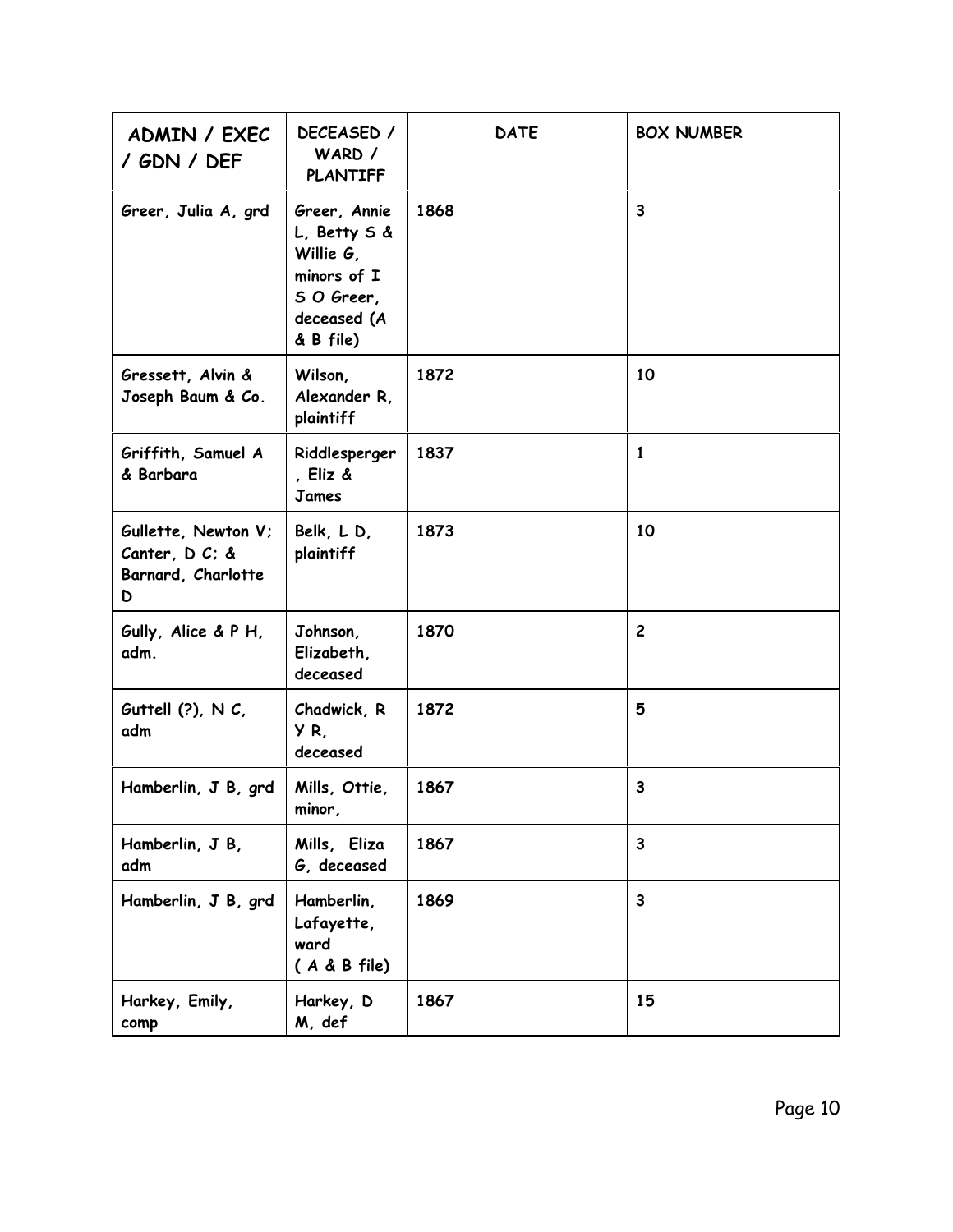| ADMIN / EXEC<br>/ GDN / DEF                                                                                                                | DECEASED /<br>WARD /<br><b>PLANTIFF</b>                                               | <b>DATE</b> | <b>BOX NUMBER</b>       |
|--------------------------------------------------------------------------------------------------------------------------------------------|---------------------------------------------------------------------------------------|-------------|-------------------------|
| Harper, N M, et al                                                                                                                         | Gordon, W L<br>& Martha<br>Warbington,<br>admin,<br>estate of<br>Samuel<br>Warbington | 1872        | 9                       |
| Harris, John H, et<br>al                                                                                                                   | Ragsdale,<br>Lewis,<br>complainant                                                    | 1873        | 6                       |
| Harris, John H &<br>Jules A Ranale,<br>Mississippi San<br><b>Rafael Silver Mining</b><br>Co & Charles E<br>Rushing & Cornelius<br>E Thames | Ragsdale,<br>Lewis A,<br>plaintiff                                                    | 1873        | 9                       |
| Harvey, S H (tax<br>citation)                                                                                                              | Lauderdale<br>County                                                                  | 1874        | 16                      |
| Harwell, J W, adm                                                                                                                          | Harwell,<br>Samuel B,<br>deceased                                                     | 1868        | 3                       |
| Hays, James M,<br>gdn                                                                                                                      | Hays, John<br>$C$ ; Burwell $J$ ;<br>Martha E; &<br>William T,<br>wards               | 1855        | 12                      |
| Hearne, Alexander;<br>Stovall, Charles A;<br>& Hooper, D A                                                                                 | Gibson,<br>Jene,<br>plaintiff                                                         | 1868        | 8                       |
| Henderson, C W,<br>comp                                                                                                                    | Board of<br>Supervisors                                                               | 1874        | 15                      |
| Henderson, Wilson,<br>grd                                                                                                                  | Henry, V H,<br>ward                                                                   | 1854        | $\overline{\mathbf{4}}$ |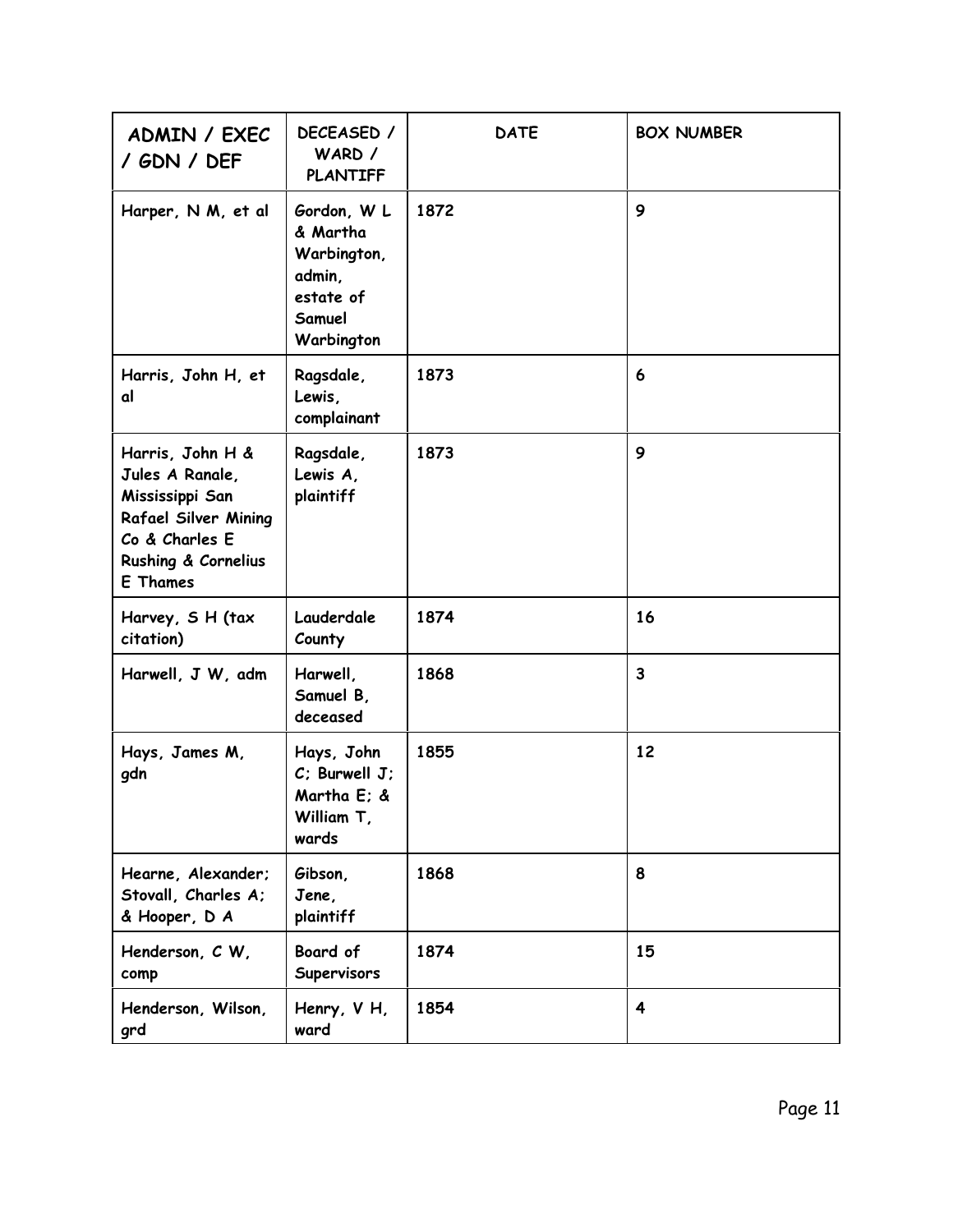| ADMIN / EXEC<br>/ GDN / DEF                    | DECEASED /<br>WARD /<br><b>PLANTIFF</b>              | <b>DATE</b> | <b>BOX NUMBER</b> |
|------------------------------------------------|------------------------------------------------------|-------------|-------------------|
| Hester, J A;<br>Dollar, P L; &<br>Williams, CH | Fallon,<br>Martha A,<br>plaintiff                    | 1869        | 20                |
| Higgins, P H, admin                            | Burns,<br>Michael,<br>deceased                       | 1874        | 6                 |
| Hollinsworth,<br>Angelina, def                 | Hollingsworth<br>, Samuel,<br>comp                   | 1878        | 17                |
| Holloway, Jim, def                             | Justice Court                                        | 1900        | 15                |
| Hopper, H A &<br><b>McKeeson &amp; Robbins</b> | Moseley,<br>Elisha,<br>plaintiff                     | 1868        | 19                |
| Huffman, A J,<br>defendant                     | Huffman,<br>Sarah,<br>plaintiff                      | 1870        | 6                 |
| Hughes, John F,<br>adm                         | Roberts,<br>Lemuel $C$ ,<br>deceased                 | 1872        | 5                 |
| Hunter, John G,<br>guardian                    | Hunter, John<br>F, Anthony<br>D. & James<br>G, wards | 1870        | $\overline{2}$    |
| Hurwitz, Mary (tax<br>citation)                | Lauderdale<br>County                                 | 1874        | 16                |
| Isham, M &<br>Clayton, W E, def                | Elizabeth &<br>D A Lagrove,<br>plaintiff             | 1873        | 14                |
| Jackson, E A                                   | witness<br>certificates                              | 1927        | 15                |
| James, Robert H,<br>def                        | James,<br>Britania,<br>comp                          | 1870        | 16                |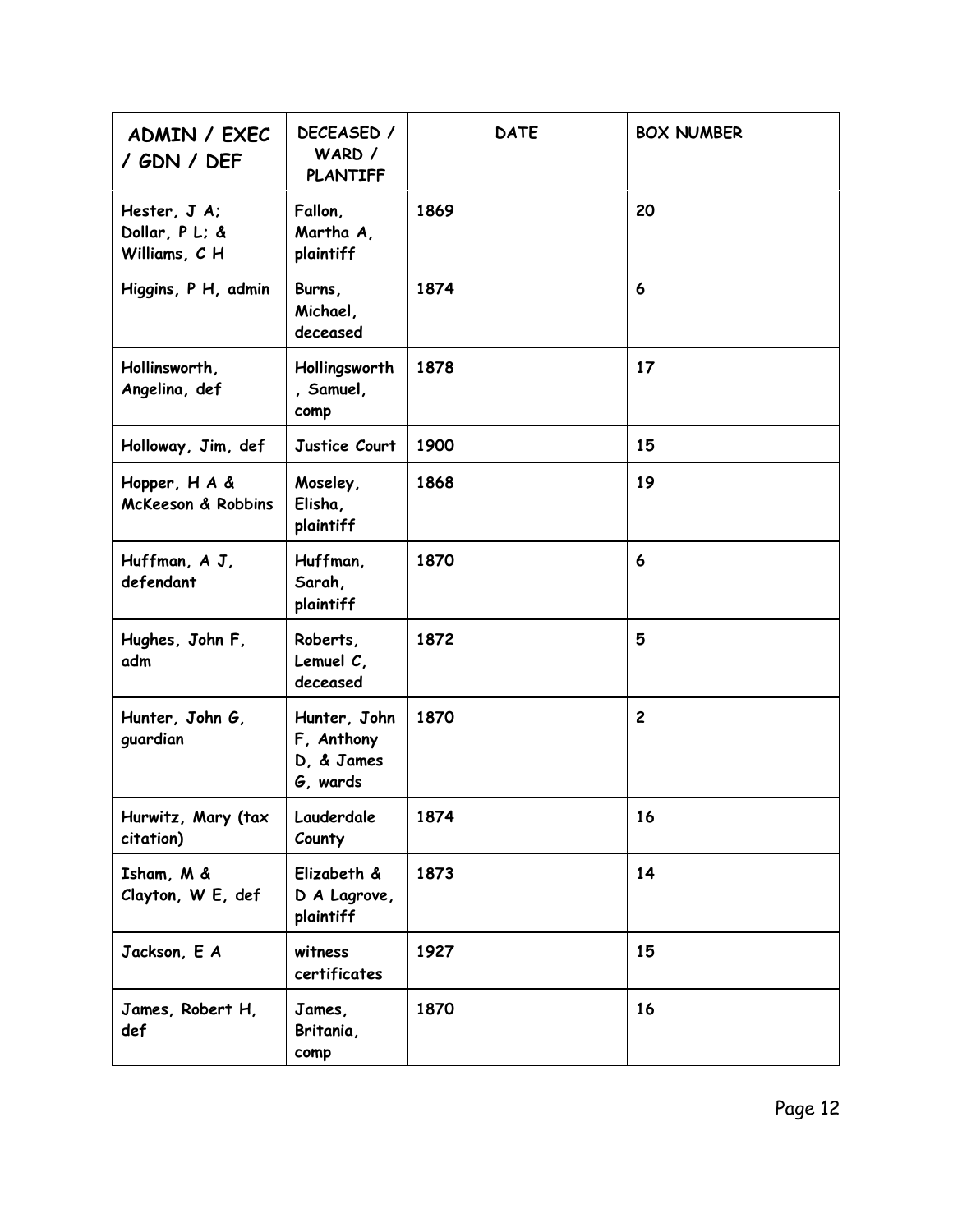| ADMIN / EXEC<br>/ GDN / DEF                                                  | DECEASED /<br>WARD /<br><b>PLANTIFF</b>                                                                           | <b>DATE</b> | <b>BOX NUMBER</b> |
|------------------------------------------------------------------------------|-------------------------------------------------------------------------------------------------------------------|-------------|-------------------|
| Jemison, R H-Tax<br>Collector                                                | tax deeds:<br>Tidwell, Green<br>,Farris,Lee,<br>Peterson,<br>Eusleu(?),<br>Wilkerson,<br>Shipp,<br><b>Neville</b> | 1902        | 15                |
| Jemison, SD,<br>Eliza, Mosley, N S,<br>& Nancy, &<br><b>Elizabeth Tinnon</b> | Parker, J W,<br>gdn &<br>complainant                                                                              | 1873        | 6                 |
| Johnson, Samuel &<br>Margaret A                                              | Welborn, D<br>M,<br>complainant<br>C & D file                                                                     | 1874        | 13                |
| Johnson, Jim                                                                 | imprisonment<br>order                                                                                             | 1897        | 15                |
| Johnson, Samuel &<br>Margaret A                                              | Welborn, D<br>M,<br>complainant<br>A file                                                                         | 1874        | 12                |
| Johnson, S M & M<br>A                                                        | Richardson,<br>L, plaintiff                                                                                       | 1872        | 8                 |
| Johnson, John &<br>Albert, def                                               | Cook, WH,<br>comp                                                                                                 | 1878        | 17                |
| Jones, Aaron                                                                 | Ragsdale,<br>Lewis A,<br>plaintiff                                                                                | 1870        | 19                |
| Jones, Josiah                                                                | Dearman,<br>john,                                                                                                 | 1868        | 19                |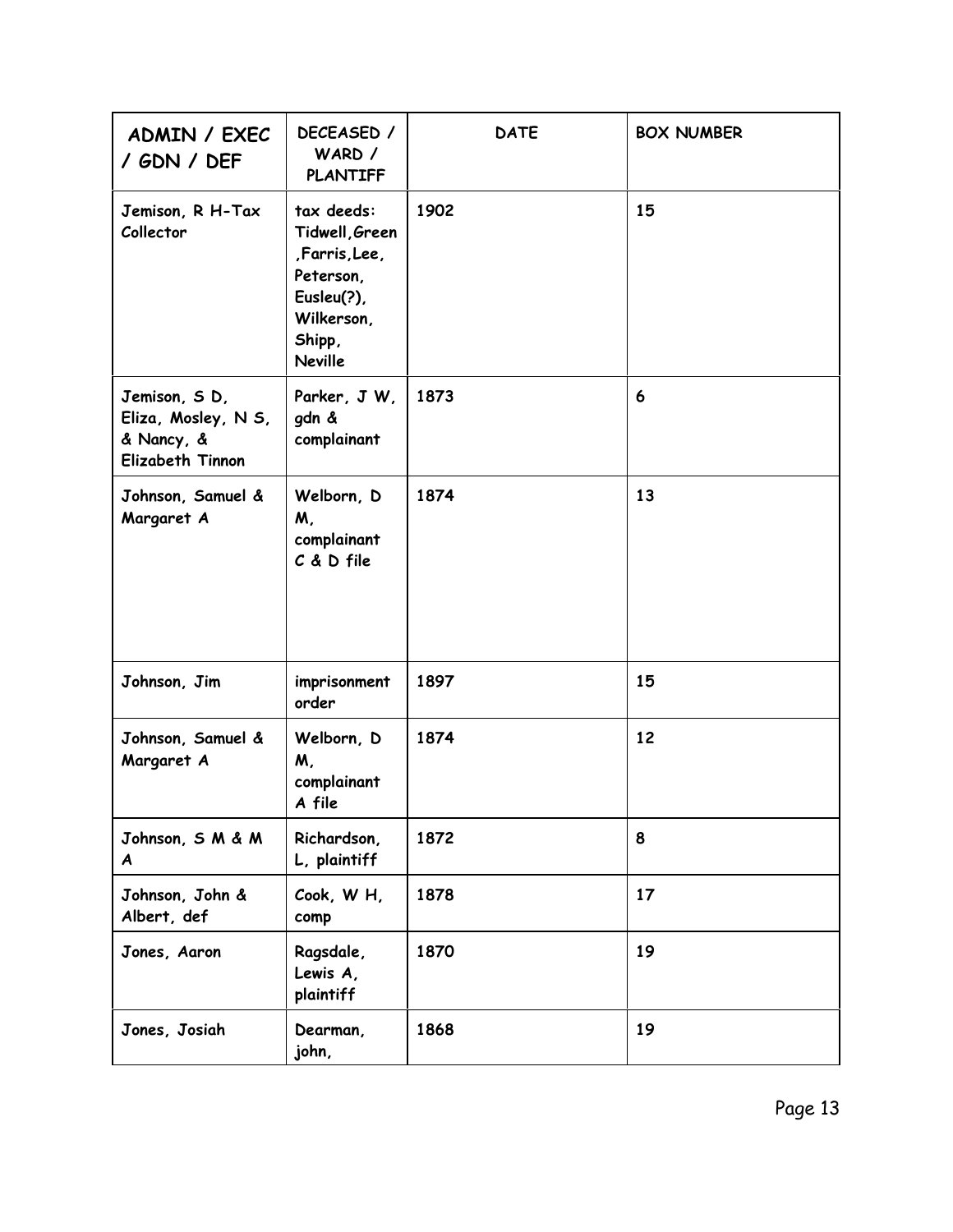| ADMIN / EXEC<br>/ GDN / DEF                                 | DECEASED /<br>WARD /<br><b>PLANTIFF</b>                                                                                   | <b>DATE</b> | <b>BOX NUMBER</b>       |
|-------------------------------------------------------------|---------------------------------------------------------------------------------------------------------------------------|-------------|-------------------------|
|                                                             | plaintiff                                                                                                                 |             |                         |
| Keeton, M A, et al,<br>def                                  | Hoffer, AP,<br>comp                                                                                                       | 1880        | 17                      |
| Keeton, Thomas J,<br>grd                                    | Snell Jr.<br>Robert, ward                                                                                                 | 1870        | $\overline{\mathbf{3}}$ |
| Kelly, Duncan, exec                                         | Dabbs,<br>Nancy,<br>deceased A<br>& B file                                                                                | 1870        | $\overline{\mathbf{z}}$ |
| Kelly, Duncan, adm                                          | Hemphill, J<br>H, deceased                                                                                                | 1872        | 6                       |
| Kennedy, John H,<br>admin                                   | Kennedy, W<br>A, dec                                                                                                      | 1880        | 17                      |
| Kling, F & James E<br>Holt & Son                            | Higgin &<br>Scully:<br>Joseph R<br>Dial & John<br>Daniel:<br>Sanford<br>Williams & Co<br>& A<br>McMillan,<br>complainants | 1872        | 9                       |
| Klugman, E V &<br>Henrietta                                 | Rothkugal, I<br>M, plaintiff                                                                                              | 1872        | 9                       |
| Knott, James E &<br>Ella & children                         | Knott,<br>Charles E,<br>plaintiff                                                                                         | 1873        | 14                      |
| Lake, Thomas (tax<br>citation)                              | Lauderdale<br>County                                                                                                      | 1874        | 16                      |
| Langan, John M,<br>assignee of Duncan<br><b>Hart Benton</b> | Higgins,<br>Peter H,<br>plaintiff                                                                                         | 1869        | 20                      |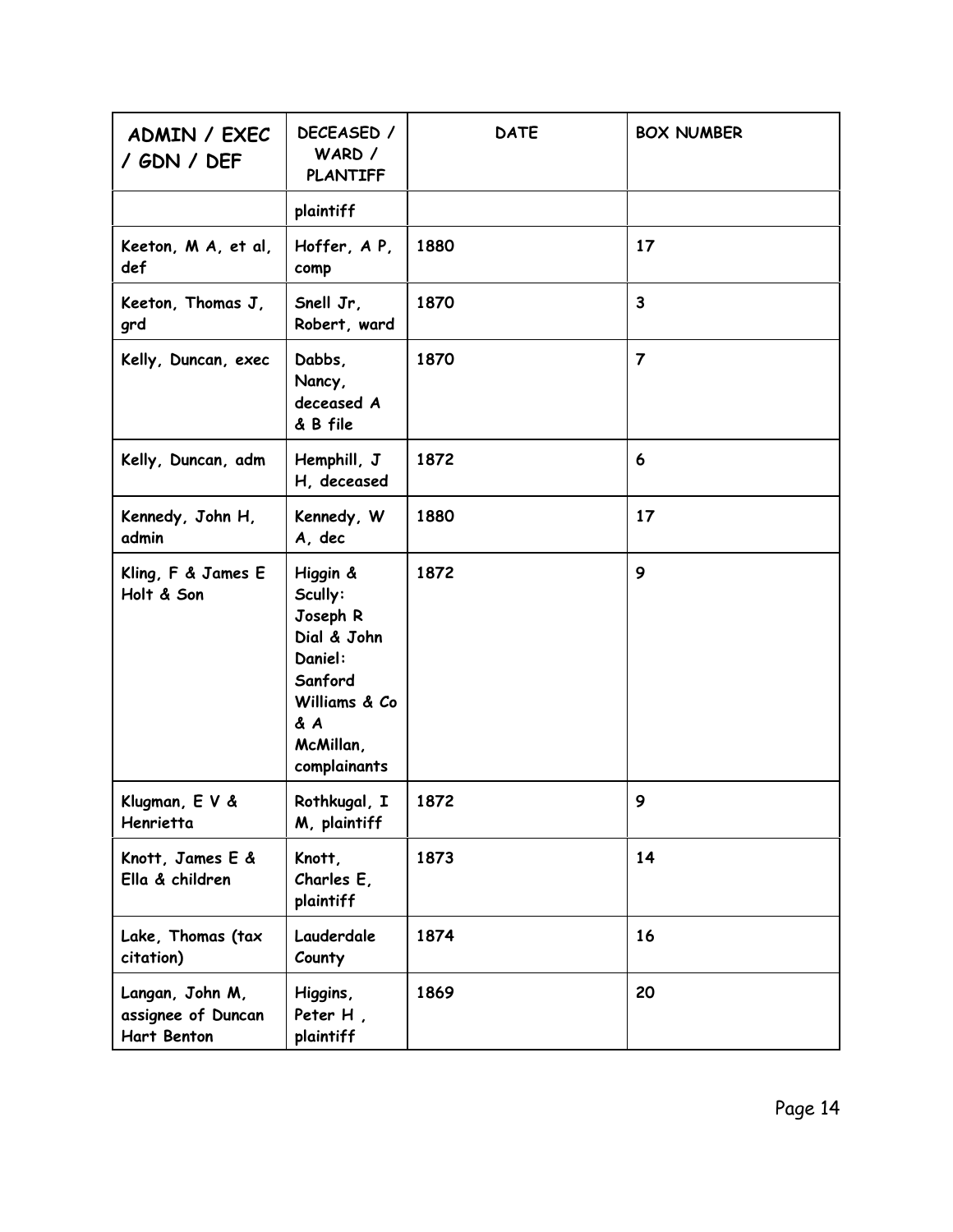| ADMIN / EXEC<br>/ GDN / DEF                                 | DECEASED /<br>WARD /<br><b>PLANTIFF</b>            | <b>DATE</b> | <b>BOX NUMBER</b> |
|-------------------------------------------------------------|----------------------------------------------------|-------------|-------------------|
| Lauderdale County                                           | Jury List                                          | 1901-02-03  | 15                |
| Lauderdale County                                           | Jury lists                                         | 1892 & 1893 | 15                |
| Lauderdale County                                           | <b>Bailiff</b><br>statements                       | 1877        | 15                |
| Lauderdale County,<br>lunacy hearing                        | Robinson,<br>Mary                                  | 1873        | 13                |
| Lewis, Elizabeth,<br>adm                                    | Lewis,<br>Thomas, dec                              | 1863        | 15                |
| Lewis, Warren,<br>comp                                      | Taylor &<br>Dickson &<br>Eakins,<br><b>Sheriff</b> | 1868        | 15                |
| Lloyd, Burwell, &<br><b>Knight</b>                          | Hurlbutt,<br>Sturges, &<br>Co, plaintiff           | 1867        | 8                 |
| Lloyd, Benjamin,<br>def                                     | Dease,<br>Edward,<br>comp                          | 1851        | 15                |
| Lloyd, Thomas F                                             | Moore Jr, B<br>X, plaintiff                        | 1868        | 8                 |
| Lott, Williams &<br>Son                                     | Prickett, J<br>M & King, W<br>M, plaintiffs        | 1873        | 11                |
| Lyle, WD;<br>Andrews, W T;<br>Keith, John M;<br>McRae, John | Mississippi,<br>State of                           | 1872        | 18                |
| Lyle, M A, exec                                             | Glascock,<br>Alex,<br>deceased                     | 1874        | 11                |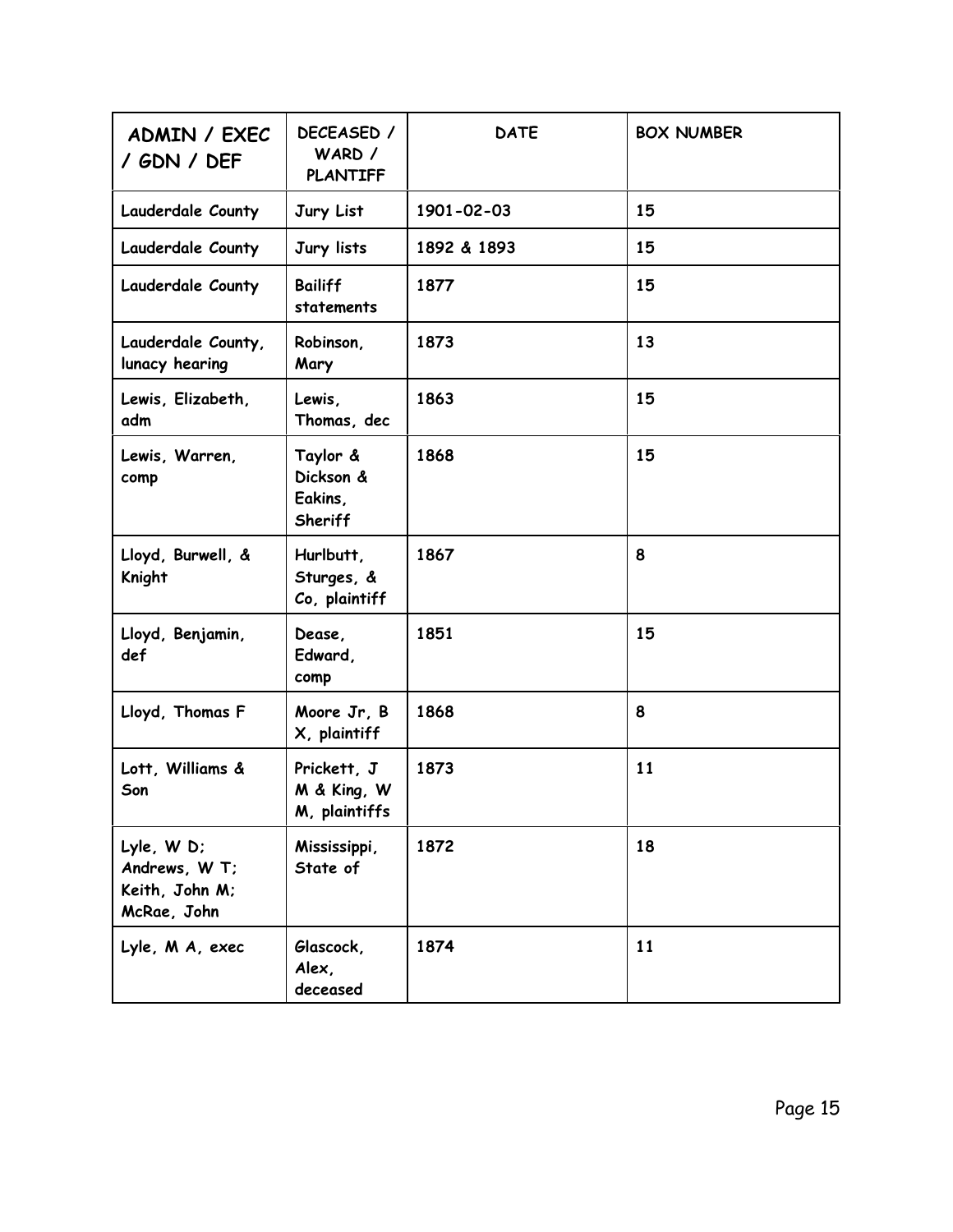| ADMIN / EXEC<br>/ GDN / DEF      | DECEASED /<br>WARD /<br><b>PLANTIFF</b>                                                                                                                         | <b>DATE</b> | <b>BOX NUMBER</b>       |
|----------------------------------|-----------------------------------------------------------------------------------------------------------------------------------------------------------------|-------------|-------------------------|
| Lyles, W D, comp                 | Whitaker<br>(agent) for<br>Rushing &<br>Grace &<br>Henderson                                                                                                    | 1869        | 15                      |
| Lyles, Martha A, et<br>al        | Glasscock,<br>James; H C<br>Jenkins;<br>Sarah F<br>Mosby,<br>Virginia A<br>Boyd; & R B<br>McCaskill,<br>Admin of<br>Alexander<br><b>Glasscock</b><br>A & B file | 1873        | 13                      |
| M & O Railroad Co                | Mississippi,<br>State of,<br>plaintiff                                                                                                                          | 1870        | 8                       |
| Mahan, SV, adm                   | Mahan, H D                                                                                                                                                      | 1871        | $\mathbf{2}$            |
| Mahan, SV,<br>adminix            | Mahan, H D,<br>heirs of                                                                                                                                         | 1873        | 6                       |
| Marsh, Henry J                   | Marsh,<br>William,<br>deceased<br>A & B file                                                                                                                    | 1871        | $\overline{\mathbf{4}}$ |
| Martin, Mary Fannie<br>(divorce) | Martin,<br>James H,<br>plaintiff                                                                                                                                | 1867        | 8                       |
| Maxey, R W                       | Lott Williams<br>& Son                                                                                                                                          | 1873        | 10                      |
| Maxey, Robert W                  | Hurlbutt,<br>Sturges &<br>Co., plaintiff                                                                                                                        | 1868        | 19                      |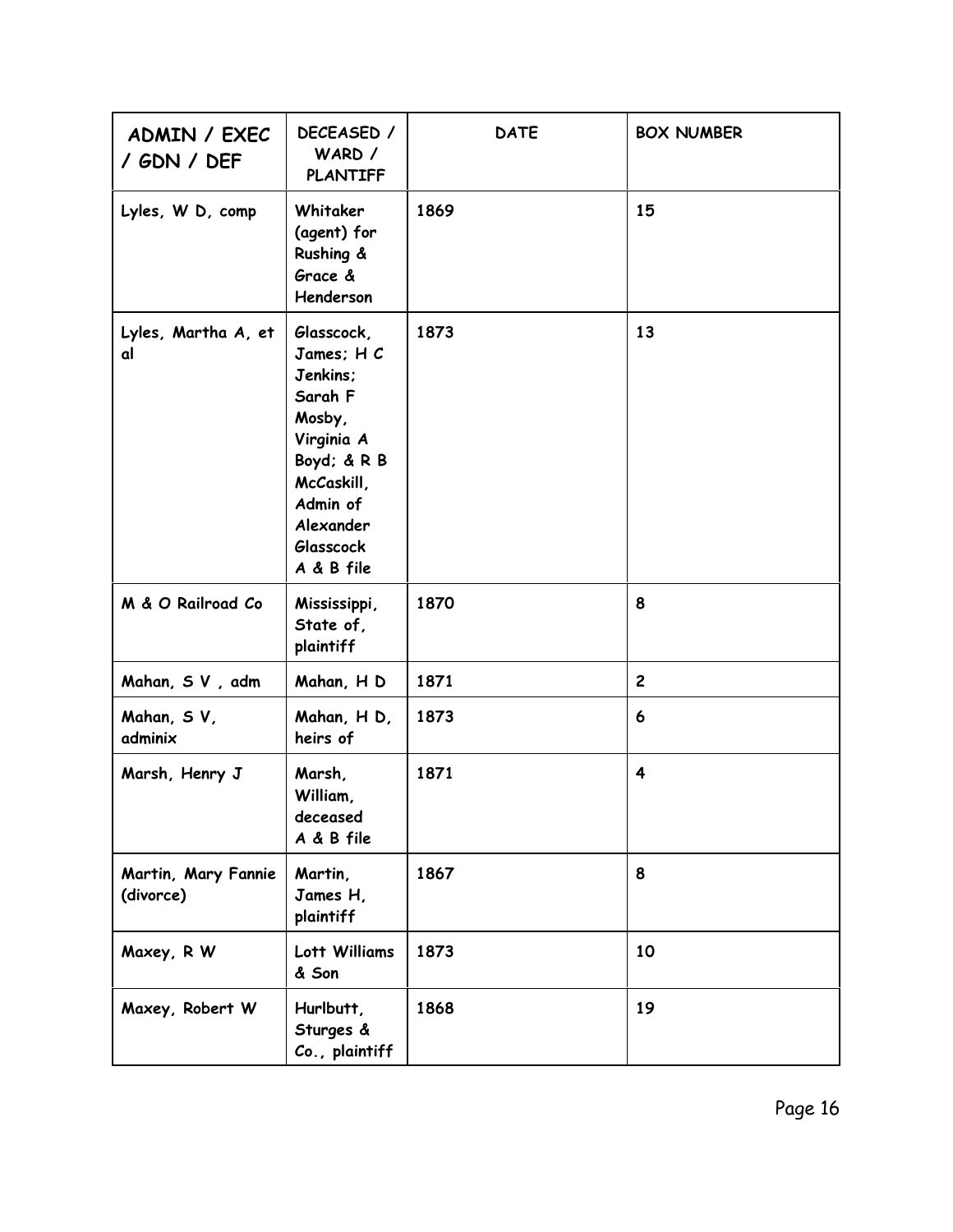| ADMIN / EXEC<br>/ GDN / DEF                             | DECEASED /<br>WARD /<br><b>PLANTIFF</b>                            | <b>DATE</b> | <b>BOX NUMBER</b> |
|---------------------------------------------------------|--------------------------------------------------------------------|-------------|-------------------|
| McCary, Ranson                                          | Hood, James<br>R, plaintiff                                        | 1872        | 5                 |
| McCaskill, R B,<br>admin of the estate<br>of A J Curtis | Curtis, Olivia<br>J, plaintiff                                     | 1873        | 12                |
| McCaskill, R B,<br>admin                                | King, Peyton                                                       | 1874        | 14                |
| McCaskill, R B,<br>admin                                | Keeton, R R,<br>deceased                                           | 1872        | 9                 |
| McCaskill, R B,<br>admin                                | Coats, John<br>G, deceased                                         | 1873        | 13                |
| McCaskill, R P,<br>admin                                | Glascock,<br>Alexander A,<br>deceased                              | 1873        | 12                |
| McCormick, H F & R<br>J Mosely, sheriff                 | Gibbs, John<br>Н,<br>complainant                                   | 1873        | 13                |
| McDonald, John,<br>grd                                  | McDonald,<br>John J &<br>Susan T,<br>heirs of<br>Pickney<br>Vaughn | 1869        | 3                 |
| McDougal, E S & W<br>$\mathcal C$                       | Ramsey, B Y,<br>plaintiff                                          | 1873        | 11                |
| McDougal, W C                                           | Wilson, H W                                                        | 1872        | 18                |
| McInnis, G W, adm                                       | Yarbrough,<br>Joseph,<br>deceased                                  | 1870        | 4                 |
| McInnis, G W,<br>petitioner                             | Gravesly (?),<br>William                                           | 1860        | 15                |
| McInnis, John;                                          | Ormond,                                                            | 1870        | 20                |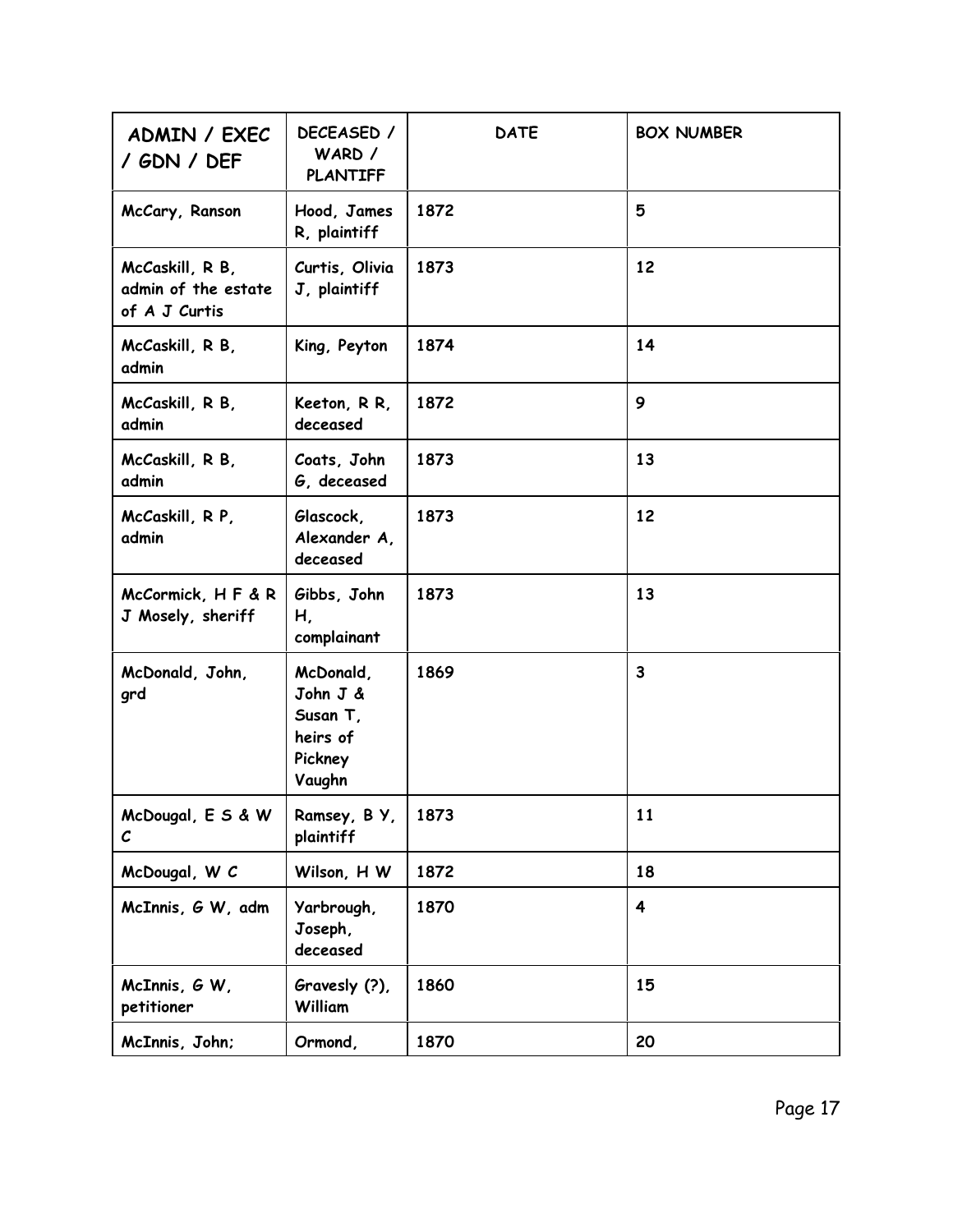| ADMIN / EXEC<br>/ GDN / DEF                                                                                                                                                                     | DECEASED /<br>WARD /<br><b>PLANTIFF</b>   | <b>DATE</b> | <b>BOX NUMBER</b> |
|-------------------------------------------------------------------------------------------------------------------------------------------------------------------------------------------------|-------------------------------------------|-------------|-------------------|
| admin of IOSG<br>Greer estate                                                                                                                                                                   | Lemuel P.<br>plaintiff                    |             |                   |
| McInnis, John B;<br>Greer, Julia A:<br>Orlando M; William<br>G: Betty S; & Annie<br>S <sub>1</sub>                                                                                              | Smith, H A,<br>plaintiff                  | 1869        | 19                |
| McKay, James;<br>Stevenson;<br>Thompson, Bill;<br>Stone: Houston ?:<br>Sladdde; Grice;<br>Blackwell; Wheeler,<br>H T; Armstrong,<br>John; Starr, John;<br><b>Gendial</b> ?<br><b>Defendants</b> | Alabama &<br>Chattanooga<br>RR, plaintiff | 1871        | 4                 |
| McLain, Robt &<br>Brown, Martha                                                                                                                                                                 | Brown,<br>Littleberry                     | 1852        | 15                |
| McLaurin, Peter;<br>Robert E Coleman &<br>Son Co (Robert E &<br>RF & W J Shelton)                                                                                                               | Dutton,<br>Monroe,<br>complainant         | 1873        | 13                |
| McLaurin, John R.<br>gdn                                                                                                                                                                        | Eastes,<br>Sallie M,<br>ward              | 1872        | 10                |
| McLaurin, John P,<br>gdn                                                                                                                                                                        | Smith, WH<br>H, deceased,<br>minor heirs  | 1883        | $\overline{7}$    |
| McLemore, CH                                                                                                                                                                                    | Wiggins,<br>Jesse W                       | 1870        | 1                 |
| Caleb<br>McLemore,<br>H, gdn                                                                                                                                                                    | Snell,<br>Robert, ward                    | 1872        | 5                 |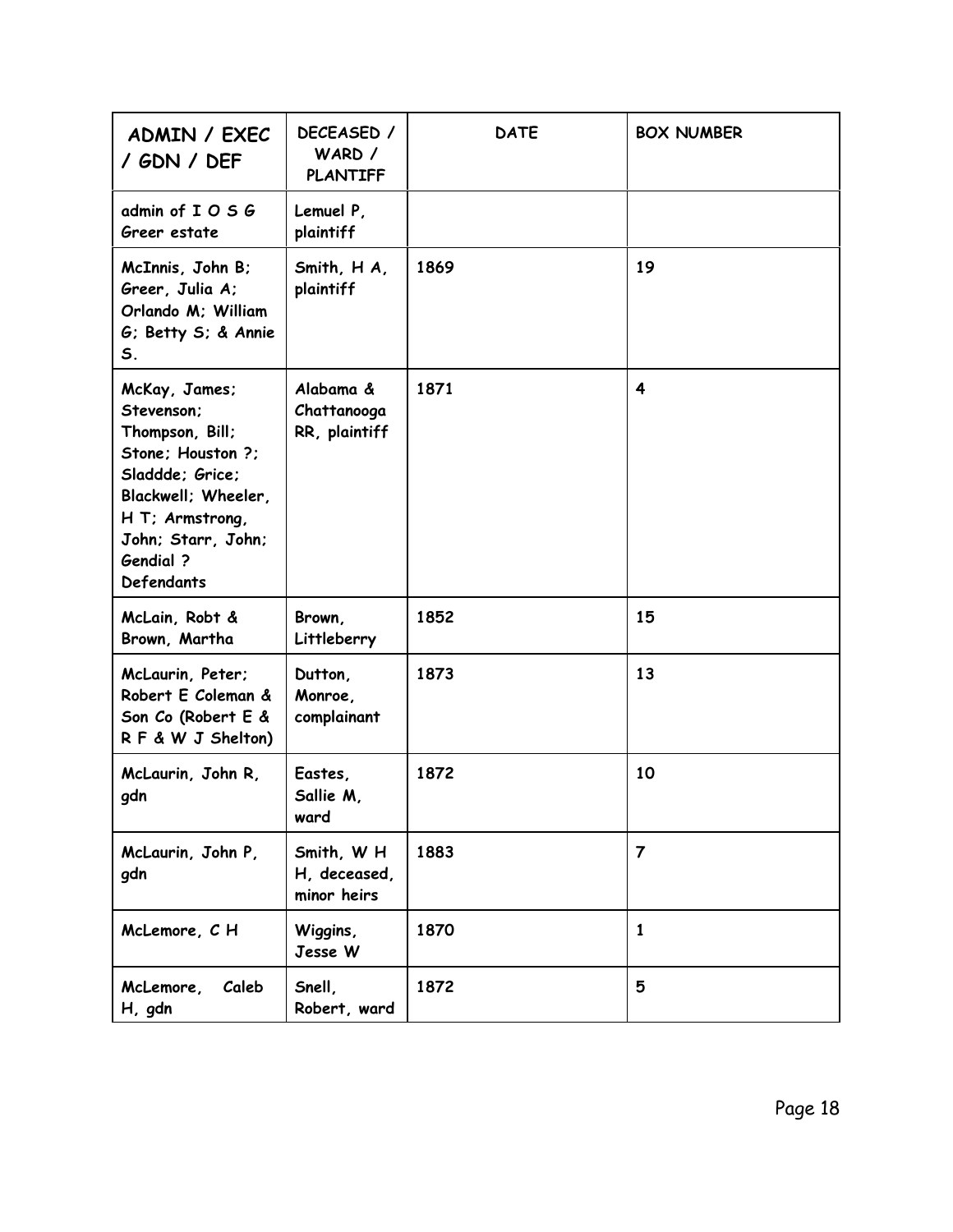| ADMIN / EXEC<br>/ GDN / DEF                          | DECEASED /<br>WARD /<br><b>PLANTIFF</b>                                                                                | <b>DATE</b> | <b>BOX NUMBER</b>       |
|------------------------------------------------------|------------------------------------------------------------------------------------------------------------------------|-------------|-------------------------|
| McLemore, Joshua,<br>guardian                        | Semmes,<br>Julia M,<br>ward                                                                                            | 1872        | $\overline{\mathbf{z}}$ |
| McNeil, Daniel L,<br>adm                             | Bond, James,<br>deceased                                                                                               | 1872        | 5                       |
| Meridian, Mayor &<br>Alderman                        | Ball, John T,<br>comp                                                                                                  | 1870        | 16                      |
| Meridian, Board of<br>Alderman and City<br>of        | Gordon,<br>Elizabeth &<br>A G Frederic<br>(?), plaintiff                                                               | 1873        | 12                      |
| <b>Meridian Savings</b><br>Institution,<br>defendant | Dupree,<br>Hattie,<br>plaintiff                                                                                        | 1871        | 4                       |
| Meridian, Board of<br>Aldermen & the City            | Sanford, F<br>T: L S<br>Duncan; John<br>$T$ Ball; $C$ H<br>Williams; C C<br>Williams; & J<br>M Williams,<br>defendants | 1876        | 11                      |
| Meridian, City of &<br>Mayor & Aldermen              | Ragsdale,<br>Lewis A,<br>plaintiff                                                                                     | 1867        | 8                       |
| Meridian, City of                                    | Swann,<br>Henry M &<br>Shedd,<br>George P                                                                              | 1869        | 18                      |
| Meyer, A                                             | Southern<br>Express Co,<br>plaintiff                                                                                   | 1866        | 8                       |
| Miller, William, et<br>αl                            | Viverett, L<br>L, plaintiff                                                                                            | 1866        | 8                       |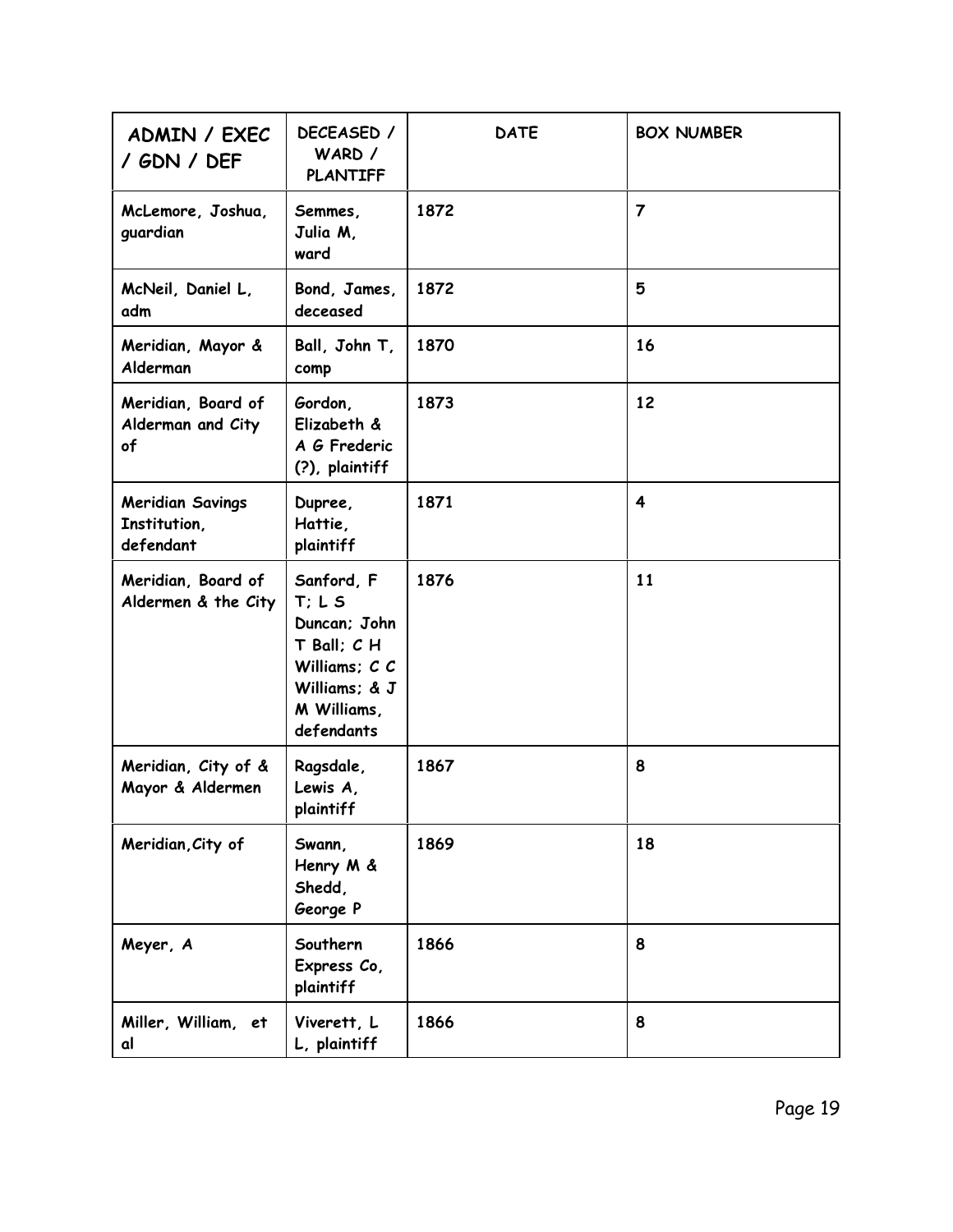| ADMIN / EXEC<br>/ GDN / DEF                              | DECEASED /<br>WARD /<br><b>PLANTIFF</b>                                                                            | <b>DATE</b> | <b>BOX NUMBER</b> |
|----------------------------------------------------------|--------------------------------------------------------------------------------------------------------------------|-------------|-------------------|
| Mills, A W &<br>Frederick, debtors                       | D/T Lewis<br>Ragsdale                                                                                              | 1883        | 15                |
| Mississippi gross<br>ins. prems Meridian,<br><b>Miss</b> | report of<br>Scottish Ins.<br>Company                                                                              | 1927        | 15                |
| Mitchell, Benjamin B                                     | will                                                                                                               | 1861        | 15                |
| Mobile & Ohio RR                                         | Mississippi,<br>State of                                                                                           | 1870        | 18                |
| Monroe, Christine,<br>late widow, R J<br>Mosley, admin   | Walters,<br>Joseph,<br>deceased                                                                                    | 1870        | $\overline{7}$    |
| Montgomery, W P<br>(tax citation)                        | Lauderdale<br>County                                                                                               | 1874        | 16                |
| Moody, H S & M W                                         | Clay, Robert                                                                                                       | 1871        | 18                |
| Moore, Elis, admin                                       | Wilkerson,<br>Sagy,<br>deceased                                                                                    | 1857        | 19                |
| Moore, Richard,<br>admin                                 | Moore,<br>Charles,<br>deceased                                                                                     | 1853        | 19                |
| Moore, J F; see<br>complaint for list of<br>heirs        | Moore,<br>James,<br>deceased                                                                                       | 1899        | 19                |
| Moore, Thomas J                                          | Twilley,<br>George<br>(Wards:<br>George,<br>Henrietta,<br>Samuel,<br>William, &<br>Malcolm)<br>(A,B,C,<br>D files) | 1871        | $\mathbf{1}$      |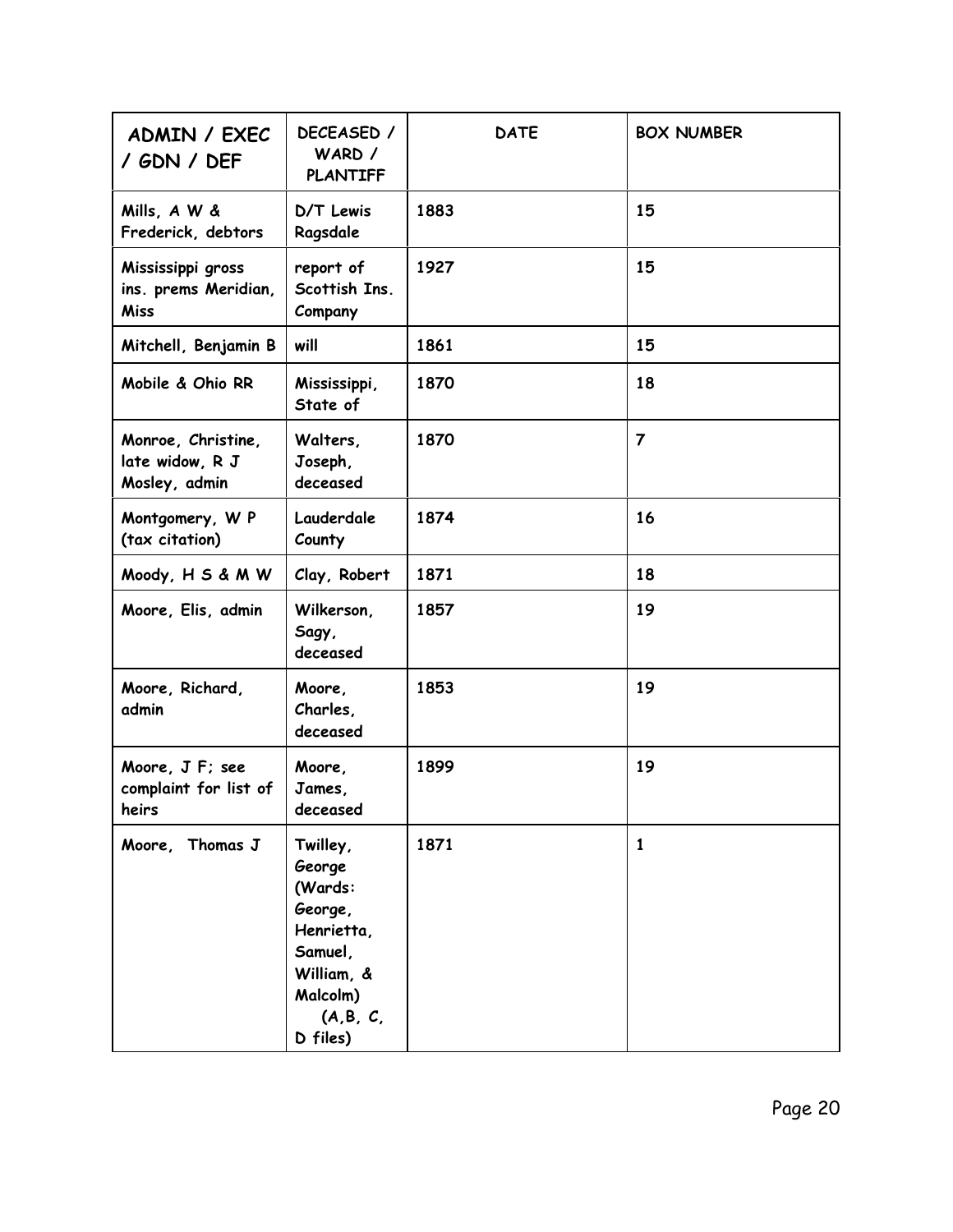| ADMIN / EXEC<br>/ GDN / DEF                                 | DECEASED /<br>WARD /<br><b>PLANTIFF</b>                              | <b>DATE</b> | <b>BOX NUMBER</b> |
|-------------------------------------------------------------|----------------------------------------------------------------------|-------------|-------------------|
| Moore, B F; Moore,<br>Van B; & Gatling,<br>John, admins     | Moore,<br><b>Bartholomew</b><br>F, deceased                          | 1880        | 19                |
| Moore, Thomas J                                             | Moore,<br>Susan,<br>complainant<br>by next<br>friend, W D<br>Cameron | 1873        | 12                |
| Mosby, McRae,<br>clerk                                      | various<br>delinquent<br>tax                                         | 1872-3      | 15                |
| Mosby, McRae,<br>petitioner for<br>execution                | Sturges,<br>Theodore,<br>defendant(wr<br>it of<br>execution)         | 1872        | 6                 |
| Mosely, Robert J,<br>adm of George &<br><b>Susan Buchee</b> | Finley,<br>Harrison W,<br>adm of L B<br>Finley, dec                  | 1868        | 18                |
| Murff, Lizzie, def                                          | Mississippi<br>Lbr Co                                                | 1912        | 15                |
| Null, Hannah A,<br>admin                                    | Null, G W,<br>dec                                                    | 1863        | 15                |
| Osborn, W M, et al                                          | Sturges,<br>Theo                                                     | 1880        | 17                |
| Owsley, Elizabeth,<br>def                                   | Owsley,<br>William,<br>comp                                          | 1870        | 16                |
| Pace, George, gdn                                           | Jordan.<br>Zachaniah,<br>ward                                        | 1852        | 15                |
| Pack, Elijah, gdn                                           | Pack,<br>William, dec                                                | 1849        | 15                |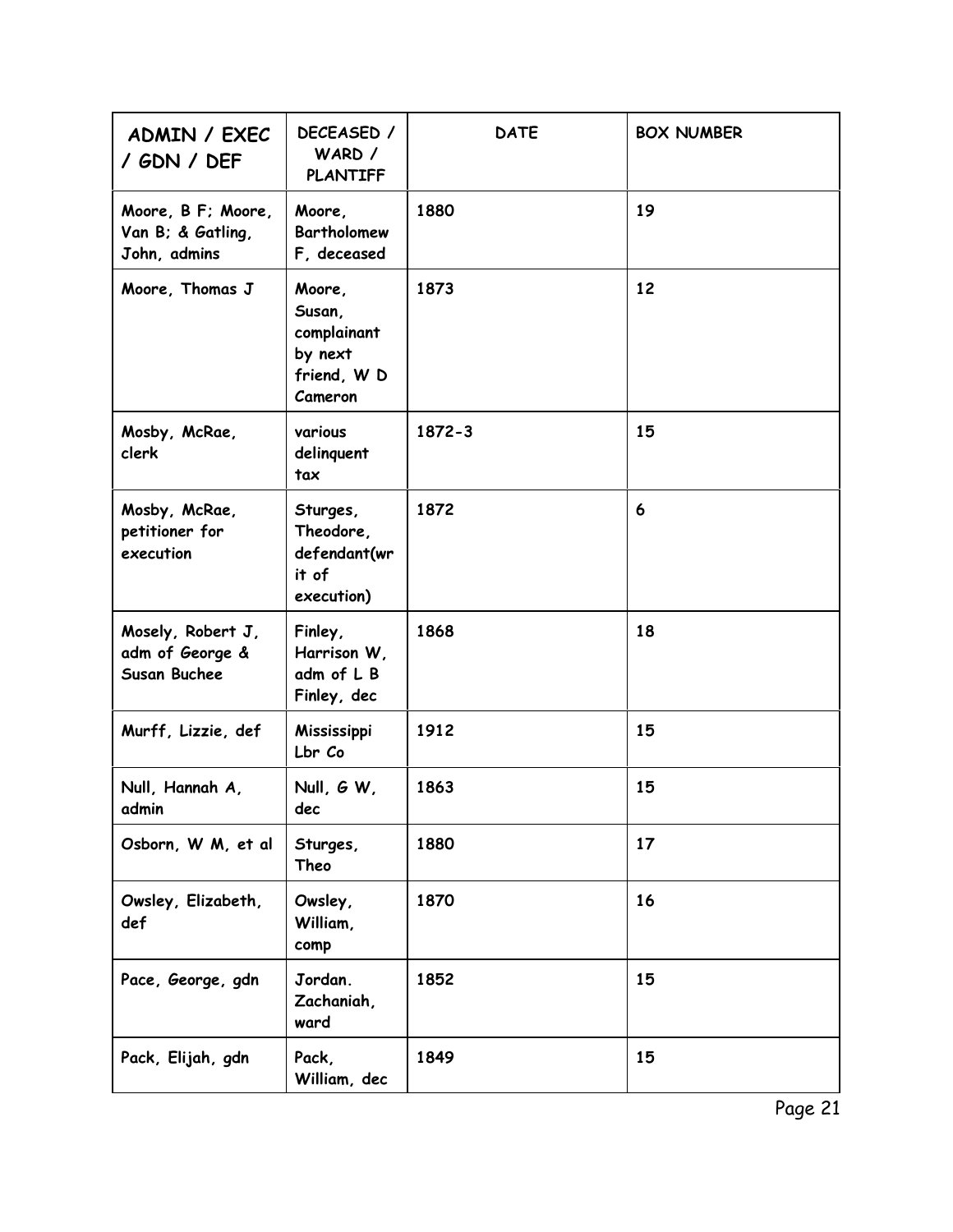| ADMIN / EXEC<br>/ GDN / DEF                              | DECEASED /<br>WARD /<br><b>PLANTIFF</b>                       | <b>DATE</b> | <b>BOX NUMBER</b> |
|----------------------------------------------------------|---------------------------------------------------------------|-------------|-------------------|
| Pack, J A, admin                                         | Pack, Mary<br>R, deceased<br>A & B file                       | 1873        | 11                |
| Parker, J W, grd                                         | Parker,<br>William,<br>deceased                               | 1870        | $\overline{2}$    |
| Parker, J Woods,<br>grd                                  | Parker, Lott,<br>Caldwell, &<br>William,<br>minors            | 1876        | $\overline{2}$    |
| Patrick, James W;<br>Bobbett, Turner,<br>adms            | Patrick,<br>James,<br>deceased                                | 1850        | 19                |
| Patton, William S,<br>def                                | McIlwain,<br>Thomas S,<br>comp                                | 1859        | 16                |
| Payne, J B & W A                                         | Evans, S,<br>plaintiff                                        | 1873        | 11                |
| Pearce, Robert F,<br>adm                                 | Pearce,<br>John,<br>deceased                                  | 1872        | $\overline{2}$    |
| Pecoria, Jacob,                                          | Belk, LD,<br>petitioner                                       | 1877        | 9                 |
|                                                          | to<br>sell various<br>spirits &<br>care for<br>Pecoria        |             |                   |
| Perkins, E H and<br>the heirs<br>of Erasmus H<br>Perkins | Perkins,<br>Erasmus H,<br>deceased,<br>petition A<br>& B file | 1872        | 9                 |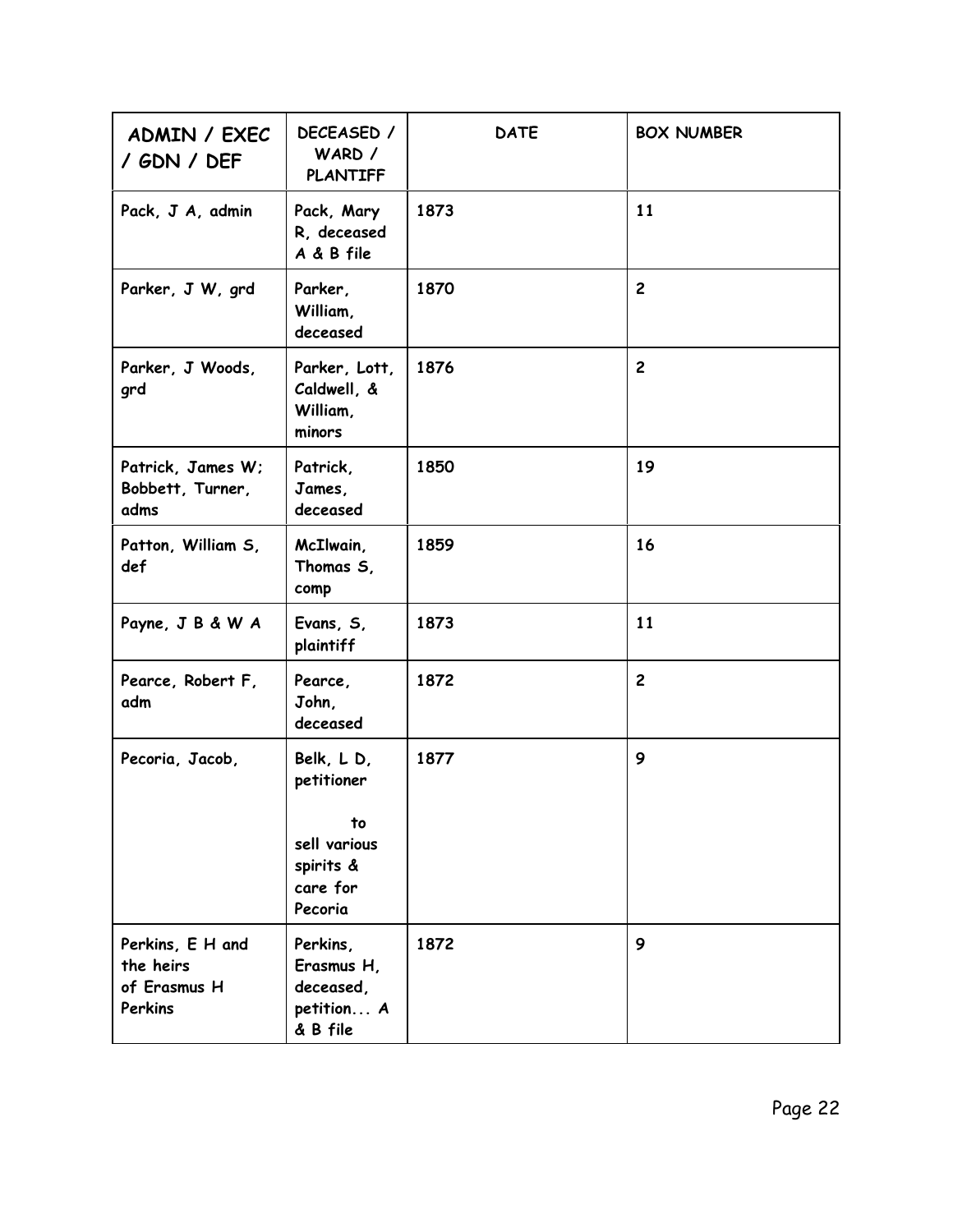| ADMIN / EXEC<br>/ GDN / DEF                       | DECEASED /<br>WARD /<br><b>PLANTIFF</b>                                | <b>DATE</b> | <b>BOX NUMBER</b>       |
|---------------------------------------------------|------------------------------------------------------------------------|-------------|-------------------------|
| Perkins, E I, gdn                                 | Perkins,<br>Columbria &<br>Georgia S<br>Perkins,<br>wards              | 1872        | 10                      |
| Perry, Samuel, dec<br>(Ohio)                      | Bradstreet,<br>Edward, adm                                             | 1872        | 15                      |
| Pigford, T D, grd                                 | Satcher,<br>Arthur,<br>minor child<br>of Bobby<br>Satcher,<br>deceased | 1867        | $\overline{\mathbf{3}}$ |
| Pool, John, adm                                   | Glenn, Mary,<br>deceased                                               | 1870        | 4                       |
| pope, Lloyd, &<br>White, dba Pope,<br>Lloyd & Co. | Dunn,<br>Dickson,<br>Young,<br>Walsh, &<br>Jackson,<br>trustees        | 1871        | 18                      |
| Ragsdale, Lewis A                                 | Trussell,<br>Loper,<br>Thomas                                          | 1859        | 18                      |
| Ragsdale, Lewis,<br>defendant                     | Meridian<br><b>Baptist</b><br>Church,<br>plaintiff                     | 1870        | 4                       |
| Ramsey, J M, gdn                                  | Chadwick,<br>Maggie, ward                                              | 1880        | $\overline{\mathbf{4}}$ |
| Ray, David A &<br>Martha J, adms                  | Snell,<br>Robert,<br>deceased                                          | 1867        | $\mathbf{3}$            |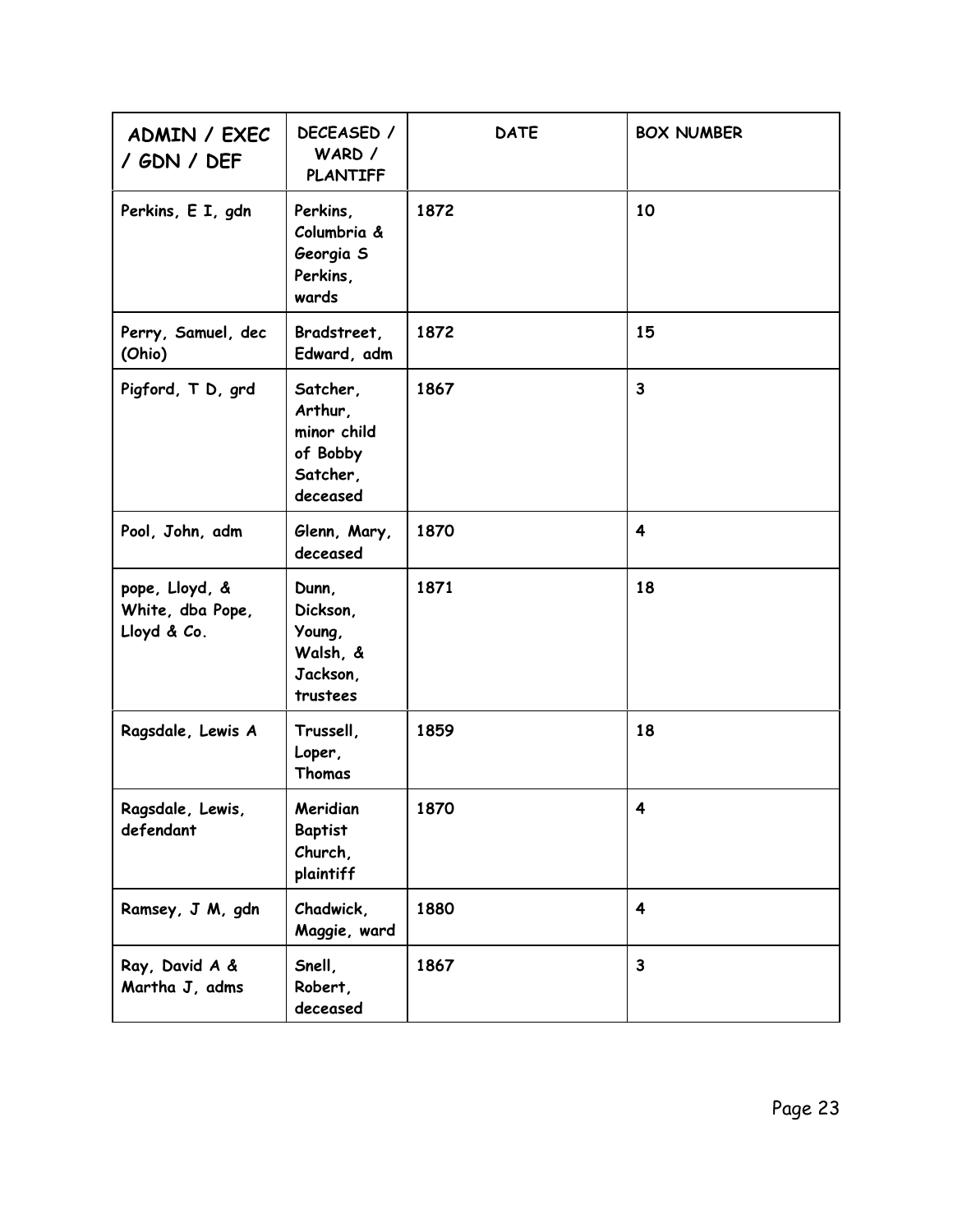| ADMIN / EXEC<br>/ GDN / DEF                               | DECEASED /<br>WARD /<br><b>PLANTIFF</b>              | <b>DATE</b> | <b>BOX NUMBER</b>       |
|-----------------------------------------------------------|------------------------------------------------------|-------------|-------------------------|
| Raynes, Mary A,<br>admin of the estate<br>of J G G Raynes | Perkins,<br>Green,<br>plaintiff                      | 1873        | 12                      |
| Raynes, Mary Ann                                          | Raynes,<br>James G Y<br>$(A\&B)$                     | 1870        | 1                       |
| Rew, Robert Y                                             | Ragsdale,<br>Lewis A,<br>plaintiff                   | 1857        | 20                      |
| Reynolds, Lizzie G,<br>exec                               | Harper,<br><b>Fannie Y</b>                           | 1870        | $\overline{\mathbf{3}}$ |
| Richardson, Annie -<br>comp                               | Richardson,<br>JF, def                               | 1927        | 15                      |
| Riffle, Matthew;<br>Sarah J; & Joseph<br>Η.               | Brower, FP<br>& E J                                  | 1869        | 19                      |
| Riffle & Company                                          | Taylor, F N                                          | 1867        | 1                       |
| Roberts, John C                                           | Coleman,<br>Robert,<br>plaintiff                     | 1873        | 11                      |
| Roby, Charles B,<br>guardian                              | Roby,<br>Augustus A,<br>ward                         | 1872        | 9                       |
| Rooks, Judie & A P                                        | Bond, Mary<br>E, widow of<br>James Bond,<br>deceased | 1872        | 10                      |
| Rushing, C E &<br>Keeton, Austin                          | Rawson,<br>George, dec                               | 1851        | 15                      |
| Rushing, Clayton, &<br>Parke,<br>appraisers               | Rhode,<br>William, dec                               | 1855        | 15                      |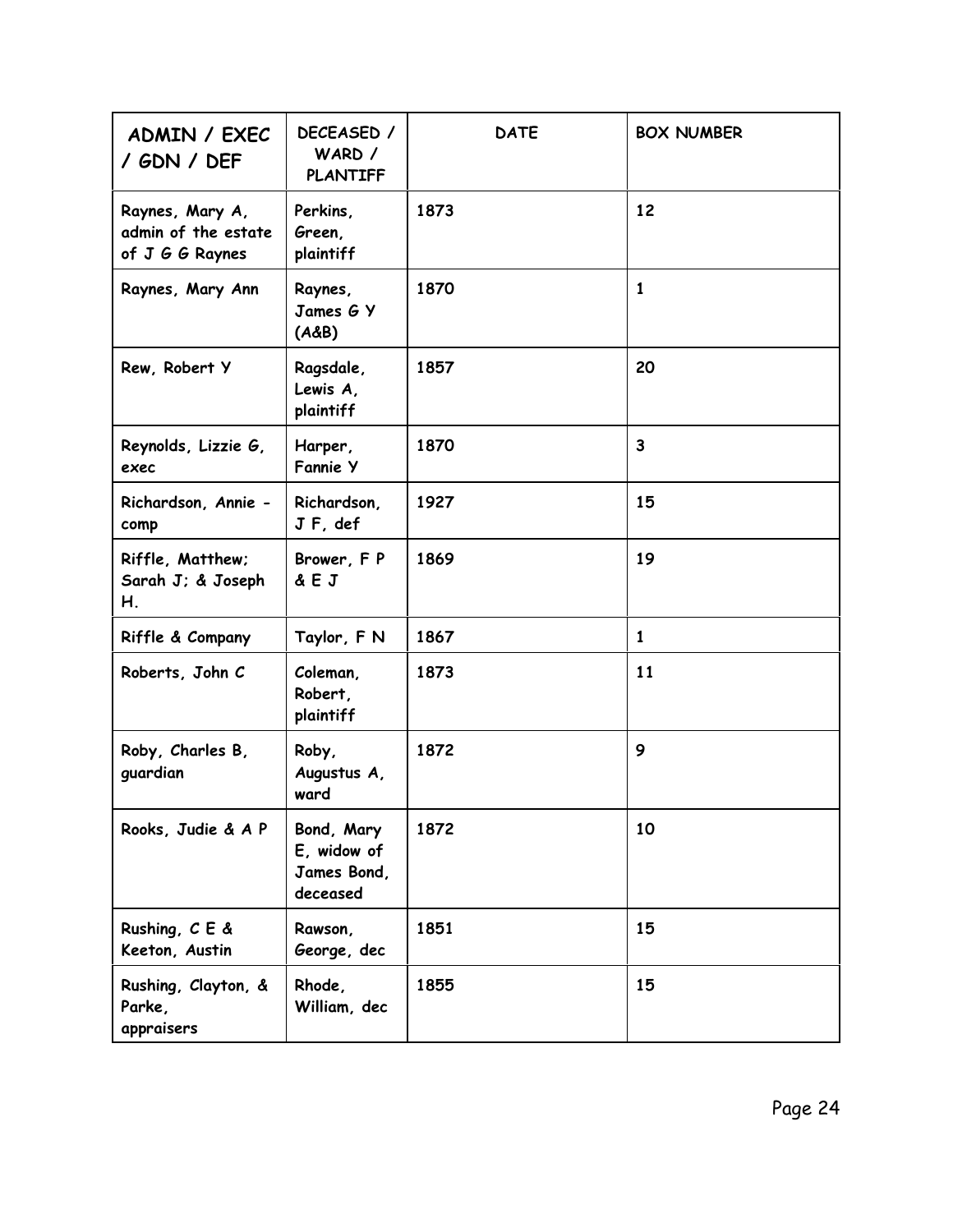| ADMIN / EXEC<br>/ GDN / DEF                                              | DECEASED /<br>WARD /<br><b>PLANTIFF</b>    | <b>DATE</b> | <b>BOX NUMBER</b> |
|--------------------------------------------------------------------------|--------------------------------------------|-------------|-------------------|
| Sadler, Leopold<br>(lunacy)                                              | Sadler,<br>Agnes,<br>plaintiff             | 1872        | 5                 |
| Schoolcraft, Robert                                                      | Jones,<br>Serena &<br>Josiah,<br>plaintiff | 1872        | 9                 |
| Seay, Solomon<br>(divorce)                                               | Seay, Nancy,<br>plaintiff                  | 1872        | 9                 |
| Shamburger, Riley -<br>adm                                               | Eaves, John<br>H, dec                      | 1851        | 15                |
| Shamburger,<br>Rebecca; Klutts,<br>Laura; Newton, J S<br>& Sarah & Nancy | Newton,<br>William,<br>plaintiff           | 1866        | 8                 |
| Shamburger,<br>Brantley, guard.                                          | Shamburger,<br>Martha,<br>minor            | 1843        | 19                |
| Shannon, James J<br>admin                                                | Slough,<br>R<br>H, deceased                | 1872        | 9                 |
| Shannon, J J;<br>Sanford, F T;<br>William, E H, JU<br>& C C, partners    | Warren,<br>James R,<br>plaintiff           | 1872        | 9                 |
| Sharp, W J, admin                                                        | Sharp, J W,<br>dec                         | 1912        | 17                |
| Shearer, W W &<br>John Dearman                                           | Wellborn, D<br>M, plaintiff                | 1873        | 11                |
| Shearer, Thomas &<br>Broach Caffey &<br>Co.                              | Niolon, John<br>M                          | 1873        | 14                |
| Sheehan, Con                                                             | heirship of<br>will                        | 1895        | 15                |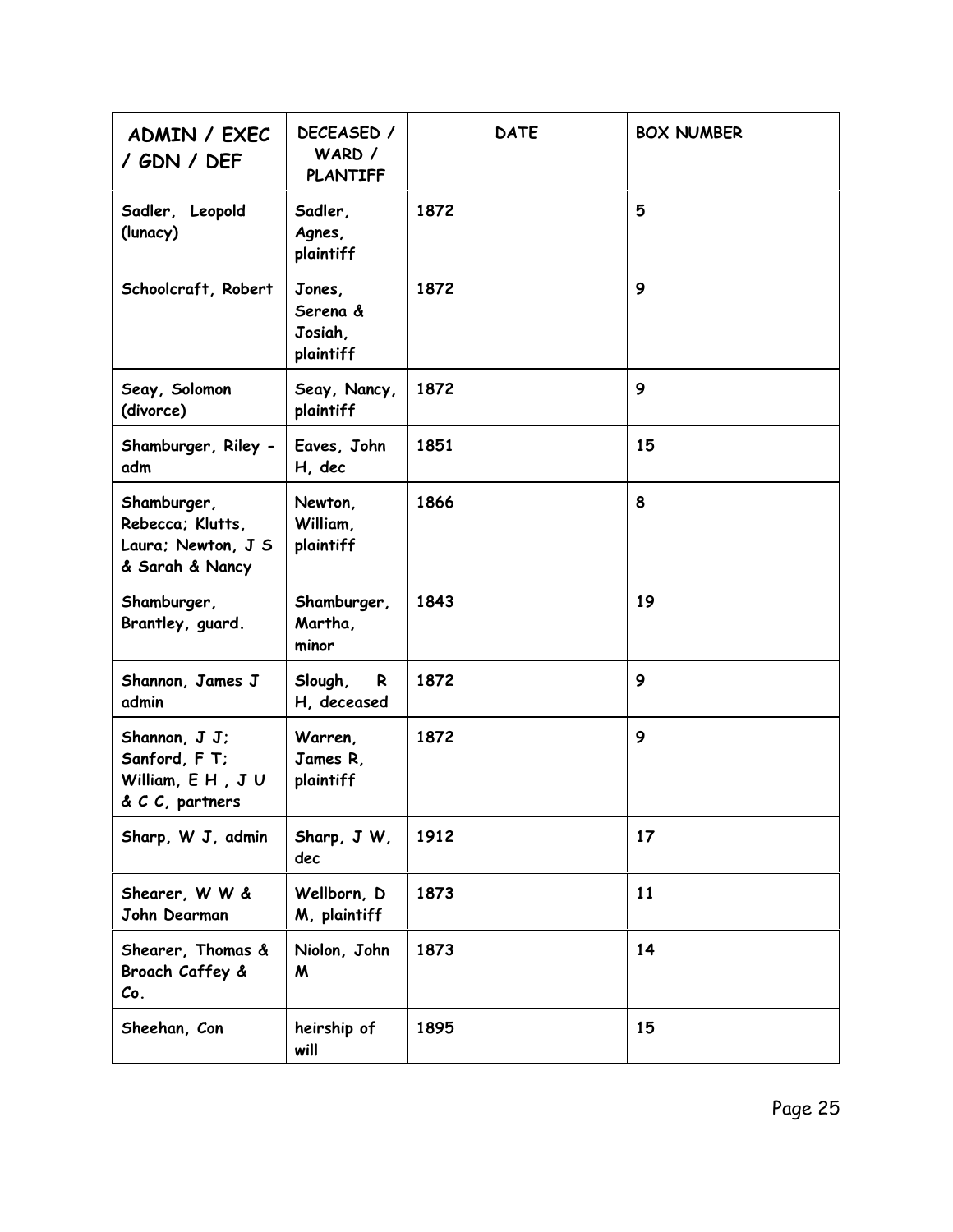| ADMIN / EXEC<br>/ GDN / DEF                               | DECEASED /<br>WARD /<br><b>PLANTIFF</b>                                | <b>DATE</b> | <b>BOX NUMBER</b> |
|-----------------------------------------------------------|------------------------------------------------------------------------|-------------|-------------------|
| Sheehan, Cornelius                                        | Stewart,<br>Mary D,<br>plaintiff                                       | 1870        | 20                |
| Sheehan, Cornelius<br>- def                               | Stewart,<br>Mary,<br>plantiff                                          | 1872        | 15                |
| Shepard. C W (tax<br>citation)                            | Lauderdale<br>County                                                   | 1874        | 16                |
| Shirley, James j &<br>Bass, Fred                          | Bass, Sally                                                            | 1869        | 18                |
| Simmons, Mary<br>Jane, admin                              | Simmons, E<br>W, dec                                                   | 1872        | 17                |
| Sing, Sarah                                               | Pong, M J,<br>Thomas H,<br>James E,<br>John P, &<br>Lula<br>(A&B file) | 1871        | $\mathbf{1}$      |
| Smith, Margaret<br>(divorce)                              | Smith,<br>George W,<br>plaintiff                                       | 1870        | $\overline{7}$    |
| Smith, A H, adm                                           | Davidson.<br>Reuben,<br>deceased                                       | 1869        | $\mathbf{3}$      |
| Smith, Lewis, gdn                                         | Smith,<br>David, ward                                                  | 1845        | 19                |
| Smith, Christina,<br>lunatic                              | Meridian                                                               | 1871        | 17                |
| Smith, Robert D,<br>William H, & Frank<br>H, admin (sons) | Smith, Sarah<br>Ann,<br>deceased                                       | 1871        | 13                |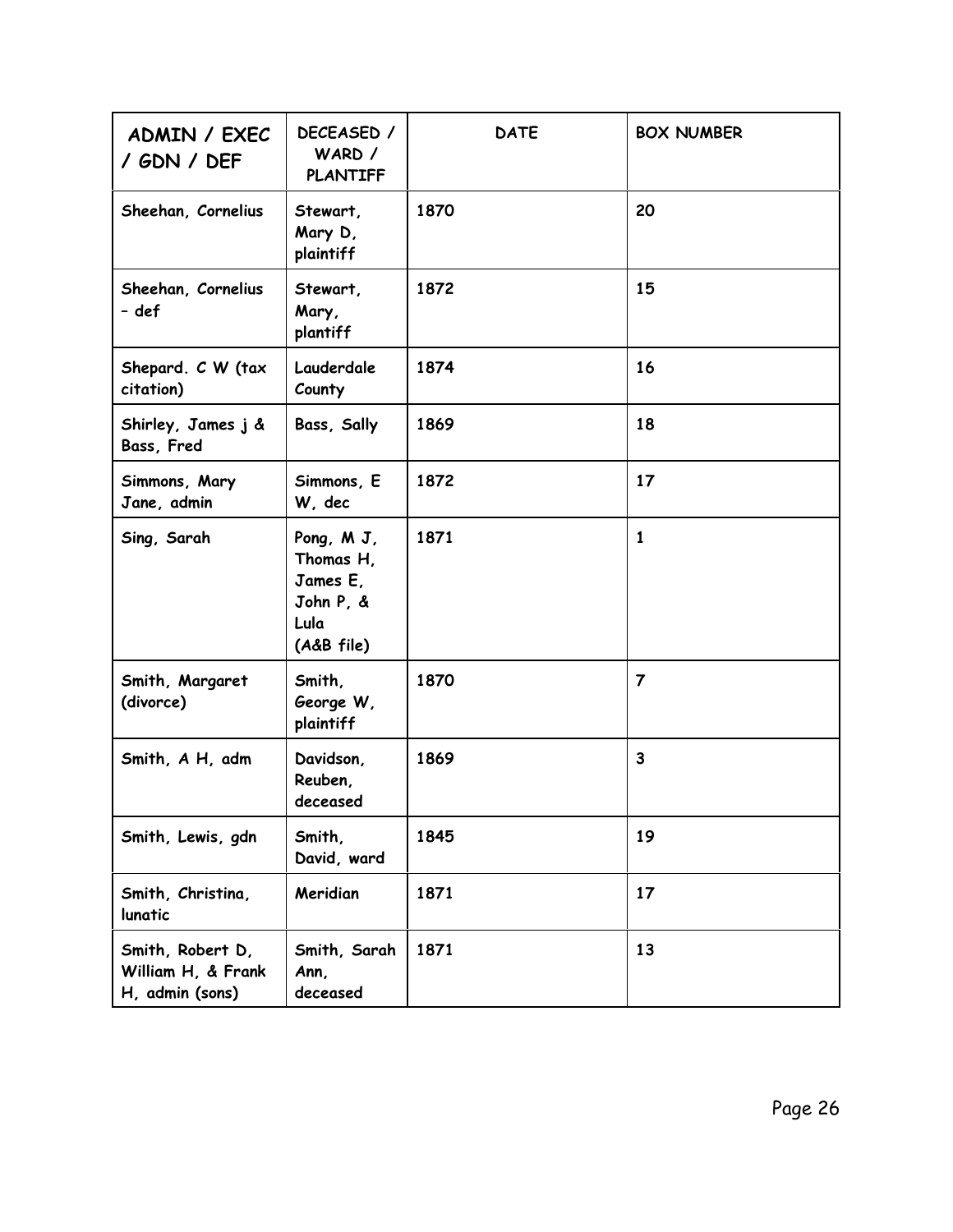| ADMIN / EXEC<br>/ GDN / DEF      | DECEASED /<br>WARD /<br><b>PLANTIFF</b>                          | <b>DATE</b> | <b>BOX NUMBER</b> |
|----------------------------------|------------------------------------------------------------------|-------------|-------------------|
| Smith, Elizabeth,<br>admin       | Smith, Hiram<br>P, deceased                                      | 1872        | $\overline{7}$    |
| Stephens, Elijah S,<br>grd       | Avera,<br>James,<br>Lucullus,<br>William, &<br>Charles,<br>wards | 1870        | $\overline{3}$    |
| Sturges, Theodore                | Lynch, IB,<br>A, B & C file                                      | 1870        | 6                 |
| Swann, Henry M                   | Phillips, Julia<br>p                                             | 1869        | $\mathbf{1}$      |
| Tann, $G C$ ,<br>Chancellor      | adjournment<br>order                                             | 1925        | 15                |
| Taylor, A A & J T,<br>def        | Sims,<br>Thomas J,<br>comp                                       | 1879        | 17                |
| Taylor, Wiley,<br>admin          | Hamilton,<br>Anne,<br>deceased                                   | 1873        | 11                |
| Taylor, John T,<br>admin         | Taylor,<br>Henrietta                                             | 1872        | 9                 |
| Thomas, W R & W<br>W Shannon     | Ball, John T,<br>plaintiff                                       | 1873        | 12                |
| Threefoot, A &<br>Larris ?, wife | Markstein,<br>Solomon,<br>plaintiff                              | 1869        | 19                |
| Till, David deceased             | coroners<br>inquest                                              | 1877        | 15                |
| Tims, Calvin J                   | Tims, Eliza<br>I, plaintiff<br>by next                           | 1860        | 20                |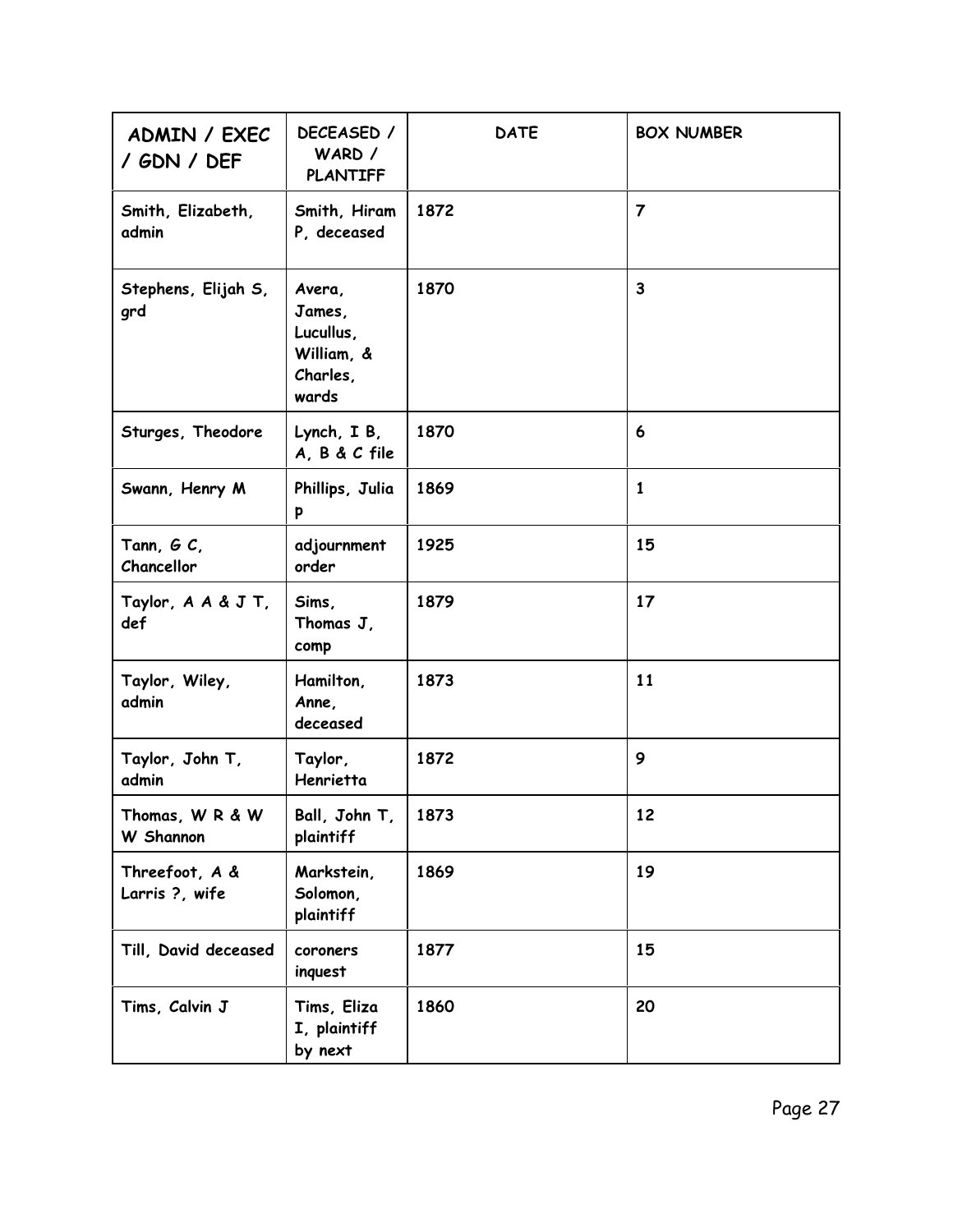| ADMIN / EXEC<br>/ GDN / DEF                            | DECEASED /<br>WARD /<br><b>PLANTIFF</b>                  | <b>DATE</b> | <b>BOX NUMBER</b>       |
|--------------------------------------------------------|----------------------------------------------------------|-------------|-------------------------|
|                                                        | friend<br>Eubanks, B<br>F.                               |             |                         |
| Tiner, Lewis                                           | Rutledge,<br>Obadiah                                     | 1867        | 8                       |
| Tolson, J S;<br>Whoite, Thomas L;<br>& Maxey, Robert W | McGehee, W<br>J, plaintiff                               | 1867        | 20                      |
| Vaughn, TP,<br>Weatherby, Susan,<br>& Dobbs, M A, def  | Maxey, E T,<br>comp                                      | 1886        | 17                      |
| Vaughn, Thomas P,<br>admin                             | McDonald,<br>John, dec                                   | 1873        | 14<br>(2 volumes)       |
| Vaughn, Lelitha, et<br>αl                              | Maxey, R W<br>& Elizabeth,<br>petitioners                | 1871        | $\overline{\mathbf{4}}$ |
| Vaughn, John P                                         | Gressett,<br>William,<br>plaintiff                       | 1867        | 8                       |
| Viverett, L L;<br>Parker, R N; &<br>Ball, John T       | Miller,<br>William,<br>plaintiff                         | 1867        | 8                       |
| Wagner, A B                                            | Cathhey,<br>Major<br><b>William</b><br>$(A\&B)$<br>file) | 1870        | $\mathbf{2}$            |
| Wagner, A D & D N<br>Hooper                            | Parkham, J<br>M & Matilda,<br>plaintiff                  | 1872        | 10                      |
| Walker, Susan,<br>petitioner                           | Walker, Joel<br>P, deceased                              | 1872        | 5                       |
| Walker, Joel P, gdn                                    | Walker,                                                  | 1873        | 5                       |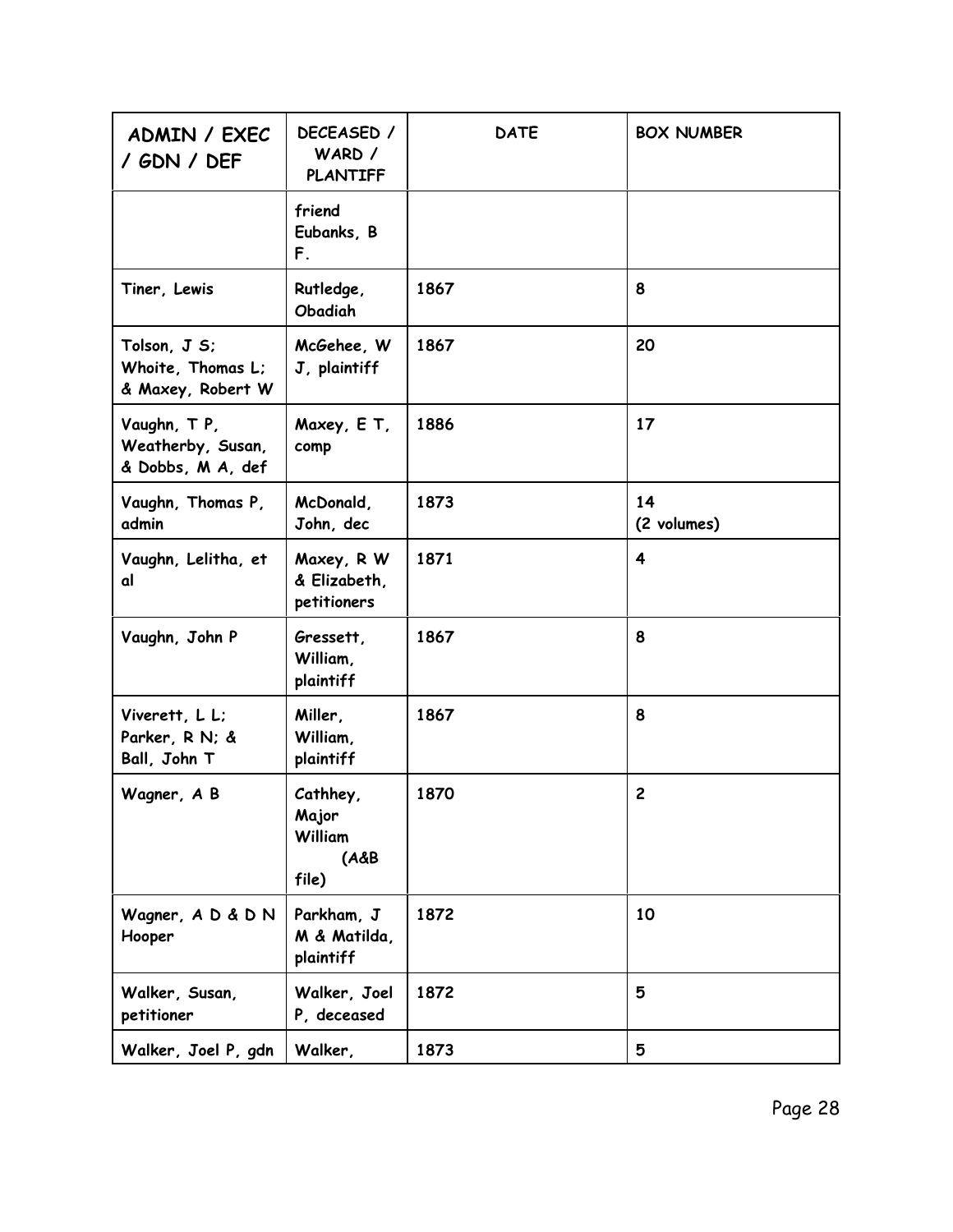| ADMIN / EXEC<br>/ GDN / DEF                     | DECEASED /<br>WARD /<br><b>PLANTIFF</b> | <b>DATE</b> | <b>BOX NUMBER</b>       |
|-------------------------------------------------|-----------------------------------------|-------------|-------------------------|
|                                                 | Mary J,<br>ward                         |             |                         |
| Walker, John R,<br>gdn                          | Green,<br>Margaret,<br>lunatic          | 1873        | 10                      |
| Walker, Joel P, def                             | Paton, James<br>F & Sara<br>(wife)      | 1860        | 16                      |
| Warbington,<br>Martha, petitioner               | Warbington,<br>Samuel,<br>deceased      | 1871        | 9                       |
| Warbington, Martha<br>L & W L Gordon,<br>admins | Warbington,<br>Samuel,<br>deceased      | 1870        | $\overline{7}$          |
| Warren, T H, admin                              | Warren,<br>Moses,<br>deceased           | 1866        | 8                       |
| Watkins, James                                  | Ross, Robert<br>M                       | 1870        | 1                       |
| Wellborn, David M                               | Johnson, S<br>M, plaintiff              | 1872        | 10                      |
| Westbrooke. A.<br>adm                           | Malero, E G,<br>deceased                | 1872        | 4                       |
| Whitaker, Mack H,<br>executor                   | Burns,<br>Elizabeth,<br>deceased        | 1874        | $\overline{\mathbf{4}}$ |
| White, Sarah C,<br>grd                          | Graham,<br>Cornelius,<br>ward           | 1868        | $\mathbf{3}$            |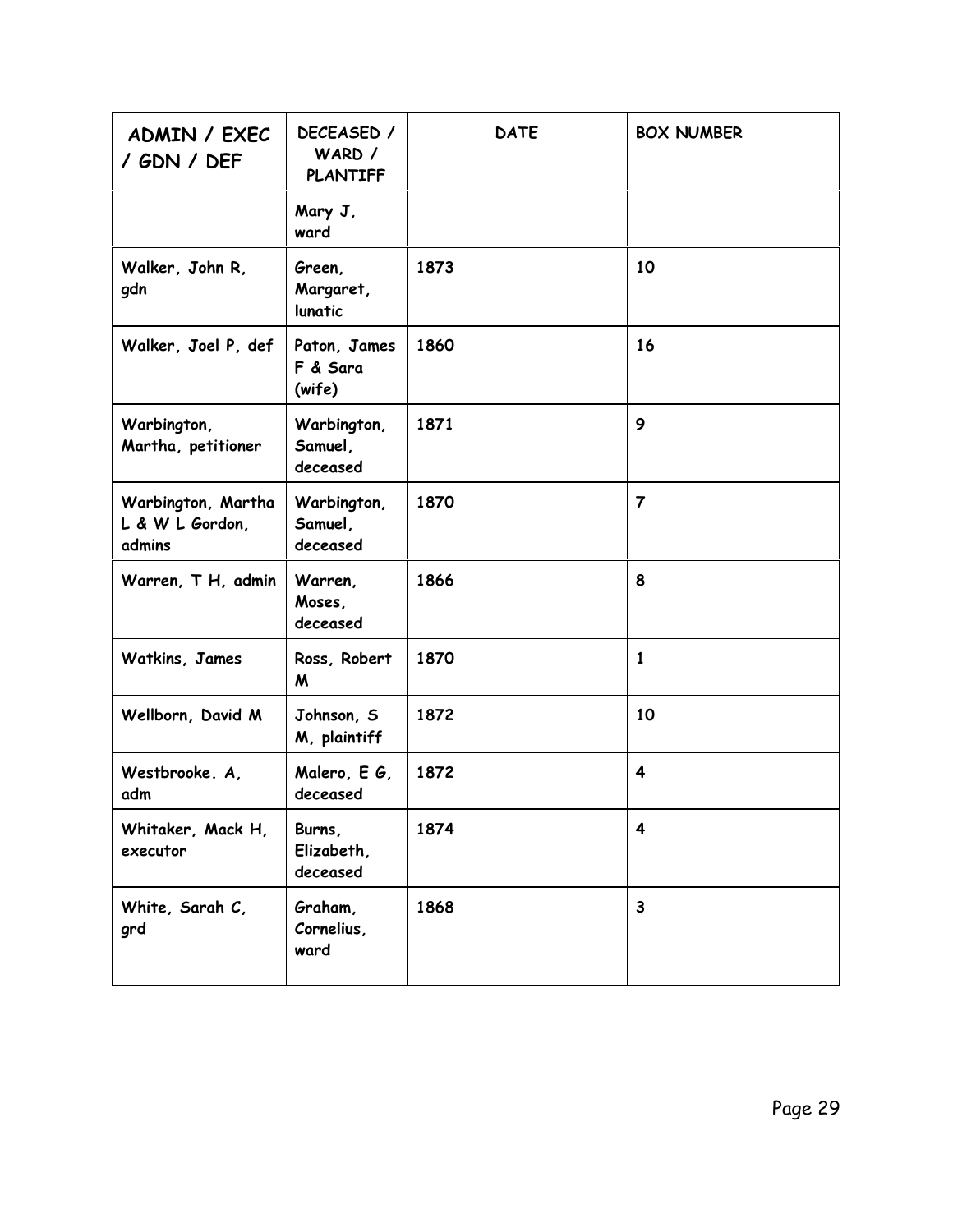| ADMIN / EXEC<br>/ GDN / DEF                | DECEASED /<br>WARD /<br><b>PLANTIFF</b>                                                                                                                                    | <b>DATE</b> | <b>BOX NUMBER</b>       |
|--------------------------------------------|----------------------------------------------------------------------------------------------------------------------------------------------------------------------------|-------------|-------------------------|
| White, R L, gdn                            | Chrismas,<br>Martha A,<br>minor and<br>heir of Felix<br>Chrisman                                                                                                           | 1873        | 12                      |
| Wiggins, Richard<br>W, grd                 | Wiggins,<br>Wallace W,<br>Hattie M,<br>Fannie L, &<br>Luella,<br>minors                                                                                                    | 1868        | $\mathbf{3}$            |
| Wiggins, William,<br>gdn                   | Wiggins,<br>Thomas, dec                                                                                                                                                    | 1847        | 15                      |
| Wiggins, William                           | Wiggins,<br>Elizabeth,<br>Martha,<br>Theophilus,<br>William,<br>Charles,<br>Thomas,<br>Frances,<br>Louisiana &<br>John L,<br>children of<br>Thomas<br>Wiggins,<br>deceased | 1838        | $\overline{\mathbf{4}}$ |
| Wilkerson, George,<br><b>Admin</b>         | Wilkerson,<br>John,<br>deceased                                                                                                                                            | 1846        | 19                      |
| Williams, Soloman,<br>def<br>NOTE; 2 files | Shirley,<br>Thomas &<br>America                                                                                                                                            | 1871        | 16                      |
| Wilson,<br>Wallace,<br>def                 | Hart, L M,<br>comp                                                                                                                                                         | 1871        | 17                      |